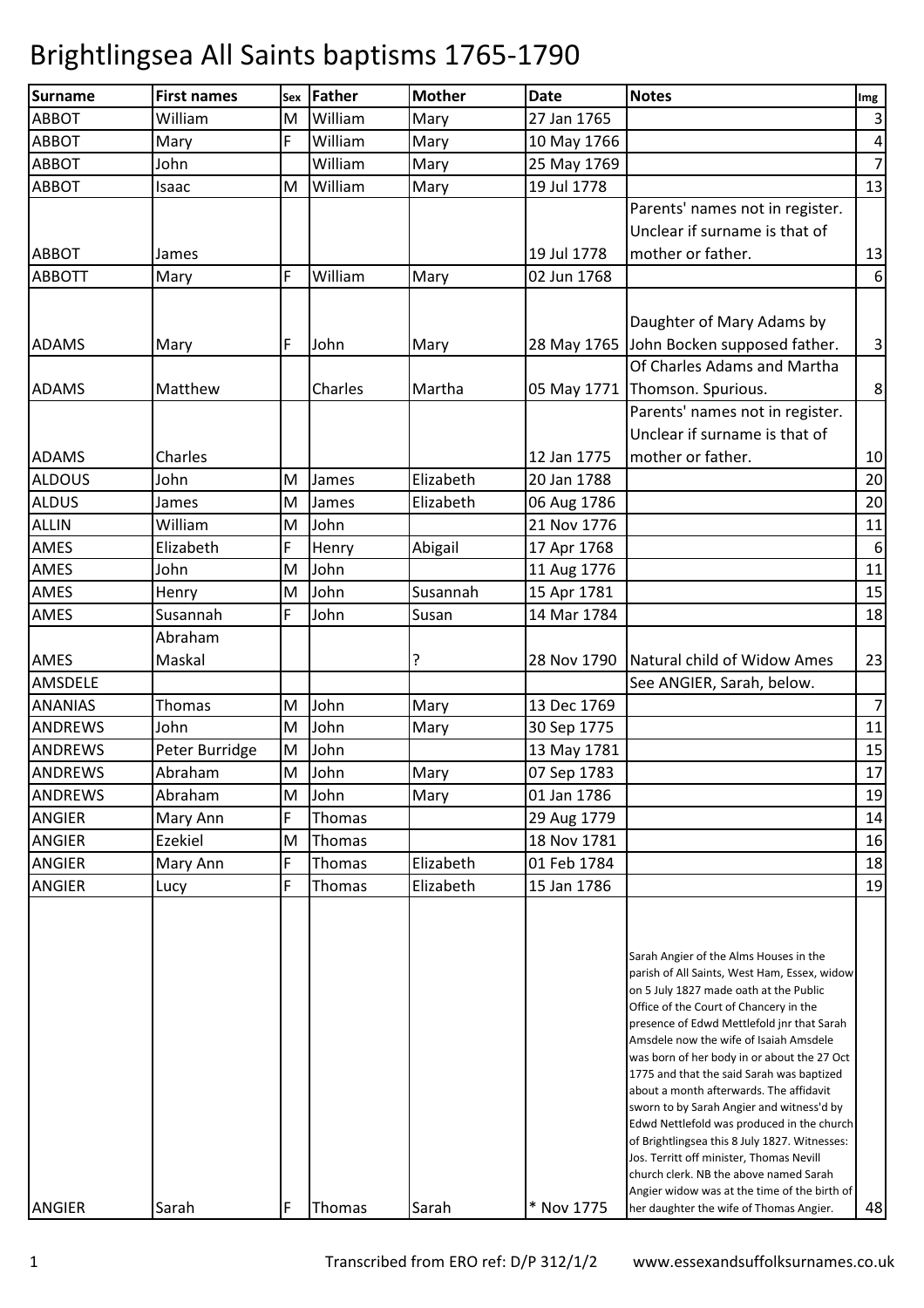| <b>Surname</b>  | <b>First names</b> | Sex | Father    | <b>Mother</b> | <b>Date</b> | <b>Notes</b>                    | Img                       |
|-----------------|--------------------|-----|-----------|---------------|-------------|---------------------------------|---------------------------|
| <b>ANGIER</b>   | John               | M   | Thomas    | Sarah         | 06 Apr 1788 |                                 | 20                        |
| <b>ANGIER</b>   | Thomas             | M   | Thomas    | Elizabeth     | 02 May 1790 |                                 | 22                        |
| <b>ANNANIAS</b> | Mary               | F   | John      | Mary          | 06 Oct 1771 |                                 | 9                         |
| <b>ANNIS</b>    | Mary               | F   | John      | Mary          | 05 May 1765 |                                 | 3                         |
| <b>ANNIS</b>    | John               | M   | John      | Mary          | 09 Oct 1766 |                                 | $\overline{\mathbf{r}}$   |
| <b>ANNIS</b>    | Mary               | F   | John      | Mary          | 20 Jun 1773 |                                 | 9                         |
|                 |                    |     |           |               |             | Parents' names not in register. |                           |
|                 |                    |     |           |               |             | Unclear if surname is that of   |                           |
| <b>ANNIS</b>    | Elizabeth          |     |           |               | 15 Nov 1774 | mother or father.               | 10                        |
|                 |                    |     |           |               |             | Parents' names not in register. |                           |
|                 |                    |     |           |               |             | Unclear if surname is that of   |                           |
| <b>ANNIS</b>    | Elizabeth          |     |           |               | 23 Jul 1775 | mother or father.               | 10                        |
| <b>ANNIS</b>    | William            | M   | John      |               | 22 Jun 1777 |                                 | 12                        |
| <b>ANNIS</b>    | Henry              | M   | John      |               | 24 Mar 1780 |                                 | 14                        |
| <b>ANNIS</b>    | Lucy               | F   | John      | Mary          | 26 Jun 1785 |                                 | 19                        |
| <b>ARCHER</b>   | Hannah             | F   | Henry     | Deborah       | 22 Sep 1765 |                                 | $\ensuremath{\mathsf{3}}$ |
| <b>ARCHER</b>   | Henry              | M   | Henry     |               | 21 May 1776 |                                 | 11                        |
| <b>ARCHER</b>   | John               | M   | Henry     | Sarah         | 21 May 1776 |                                 | 11                        |
| <b>ARCHER</b>   | William            | M   | William   | Sarah         | 02 Nov 1783 |                                 | 18                        |
|                 |                    |     |           |               |             | Natural child of Eli. Long and  |                           |
| <b>ARNOLD</b>   | Abigail            |     | Francis   | Eli.          | 05 Dec 1790 | Francis Arnold. Pauper.         | 23                        |
| B[A_]RREL       | Robt.              | M   | Robt.     |               | 18 Apr 1779 |                                 | 13                        |
| B[AU]RREL       | Mary               | F   | James     | Susan         | 30 Mar 1783 |                                 | 17                        |
| B[R_][A_]DLEY   | James              | M   | James     |               | 20 Feb 1782 |                                 | 16                        |
| B[U_]RREL       | James              | M   | James     |               | 22 Dec 1778 |                                 | 13                        |
| <b>BACON</b>    | Naomi              | F   | John      | Rachel        | 22 Mar 1767 | Daughter of John Bacon jnr      | $\overline{\mathbf{4}}$   |
| <b>BACON</b>    | John               |     | John      | Rachel        | 22 Jan 1769 |                                 | 6                         |
| <b>BACON</b>    | Naomi              | F   | John      | Rachel        | 06 Oct 1771 |                                 | $\boldsymbol{9}$          |
| <b>BACON</b>    | Thomas             | M   | John      |               | 11 Jan 1776 |                                 | 11                        |
| <b>BACON</b>    | Joseph             | M   | Joseph    |               | 01 Nov 1777 |                                 | 12                        |
|                 | Sophia             |     |           |               |             |                                 |                           |
| <b>BAILEY</b>   | Elizabeth          | F   | John      | Susannah      | 26 Jul 1772 |                                 | 9                         |
| <b>BAILEY</b>   | John Daniell       | M   | John      |               | 26 Nov 1774 |                                 | 10                        |
| <b>BAILEY</b>   | John Daniel        | M   | John      | Susannah      | 30 Sep 1775 |                                 | 10                        |
| <b>BAILEY</b>   | Belinda            | F   | John      | Susan         | 09 Jul 1780 |                                 | 15                        |
|                 |                    |     |           |               |             | Parents' names not in register. |                           |
|                 |                    |     |           |               |             | Unclear if surname is that of   |                           |
| <b>BAILEY</b>   | Lucy Matilda       |     |           |               | 10 Jun 1781 | mother or father.               | 15                        |
| <b>BARBER</b>   | Simon              | M   | James     | Anne          | 27 Jan 1765 |                                 | $\mathbf{3}$              |
| <b>BARBER</b>   | Sarah              | F   | Nathaniel | Elizabeth     | 29 Jun 1766 |                                 | $\overline{\mathbf{4}}$   |
| <b>BARBER</b>   | John               | M   | James     | Anne          | 09 Oct 1766 |                                 | 4                         |
| <b>BARBER</b>   | William            | M   | Nathanael | Dorothy       | 14 Jan 1768 |                                 | 5                         |
| <b>BARBER</b>   | Simon              | M   | James     | Anne          | 23 Jun 1768 |                                 | 6                         |
| <b>BARBER</b>   | Sarah              |     | Nathanael | Dorothy       | 25 Jun 1769 |                                 | 7                         |
| <b>BARBER</b>   | Simon              |     | James     | Anne          | 15 Oct 1769 |                                 | $\overline{7}$            |
| <b>BARBER</b>   | William            | M   | James     |               | 19 Aug 1771 |                                 | $\bf 8$                   |
| <b>BARBER</b>   | Mary               | F   | Nathaniel | Dorothy       | 19 Jul 1772 |                                 | 9                         |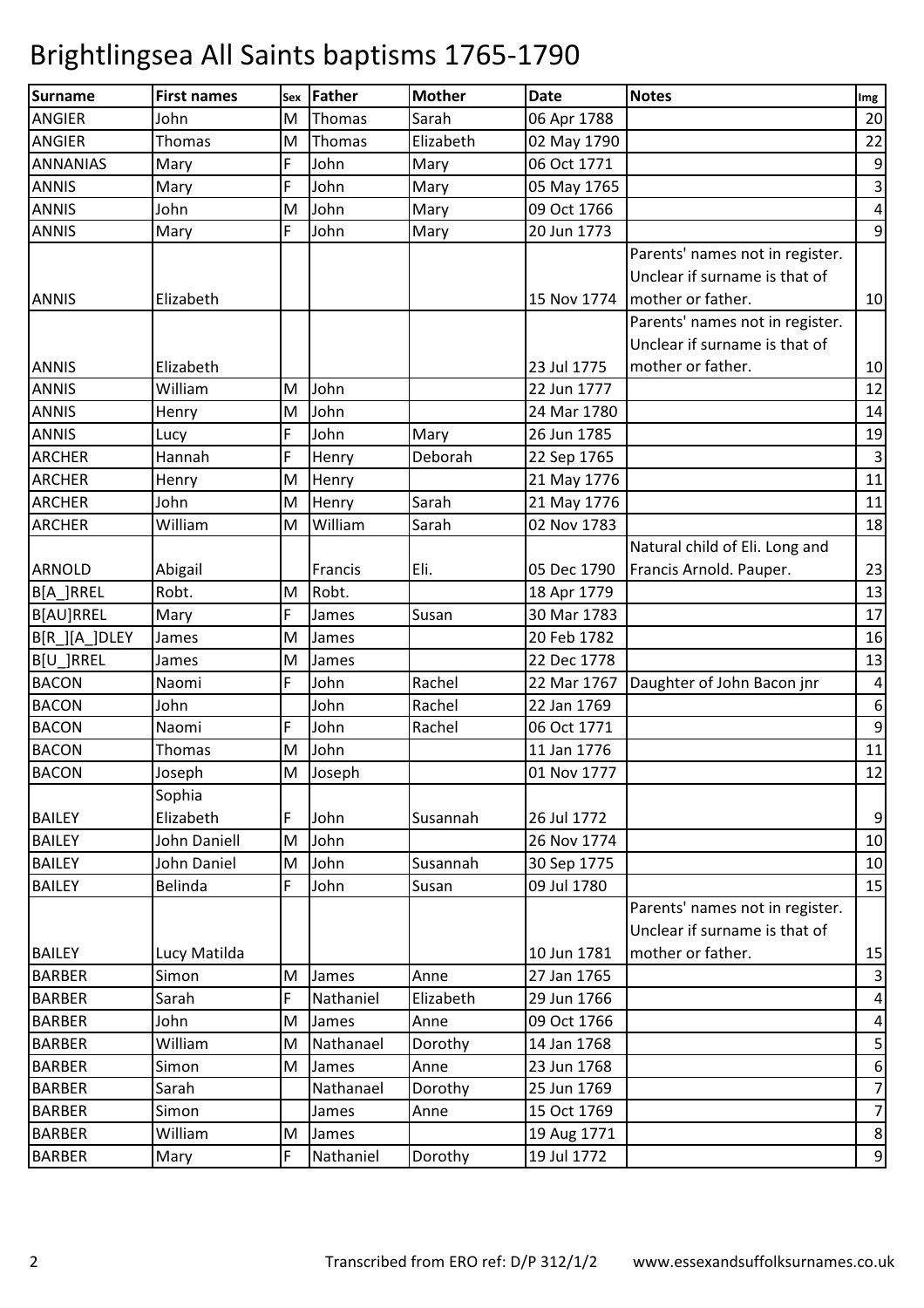| <b>Surname</b>  | <b>First names</b>  | Sex | <b>Father</b> | <b>Mother</b> | <b>Date</b> | <b>Notes</b>                        | Img              |
|-----------------|---------------------|-----|---------------|---------------|-------------|-------------------------------------|------------------|
|                 |                     |     |               |               |             | Parents' names not in register.     |                  |
|                 |                     |     |               |               |             | Unclear if surname is that of       |                  |
| <b>BARBER</b>   | William             |     |               |               | 22 Dec 1782 | mother or father.                   | 17               |
| <b>BARBER</b>   | Ann                 | F   | James         | Susannah      | 05 Aug 1787 |                                     | 20               |
| <b>BARBER</b>   | James               | M   | James         | Susan         | 12 Oct 1788 |                                     | 21               |
| <b>BARNES</b>   | John                | M   | Henry         | Joan          | 17 Feb 1765 |                                     | $\mathbf{3}$     |
| <b>BARNS</b>    | James               | M   | Joseph        | Mary          | 15 Sep 1782 |                                     | 16               |
| <b>BARNS</b>    | Susan               | F   | Joseph        | Mary          | 24 Jul 1785 |                                     | 19               |
| <b>BARNS</b>    | <b>John Daniell</b> | M   | Joseph        | Mary          | 12 Aug 1787 |                                     | 20               |
| <b>BARNS</b>    | John                | M   | John          | Hannah        | 18 Jul 1790 |                                     | 22               |
|                 |                     |     |               |               |             | Parent identified by initial only.  |                  |
|                 |                     |     |               |               |             | Not clear if a T or a J (for        |                  |
| <b>BARREL</b>   | <b>Bessy</b>        | F   | $[TJ]$ .      |               |             | 25 May 1781 Thomas, James or John?) | 15               |
| <b>BARREL</b>   | Sarah               | F   | James         |               | 01 Jan 1784 |                                     | 18               |
| <b>BAWTREE</b>  | Ann Elizabeth       | F   | William       | Ann           | 08 Mar 1767 |                                     | $\pmb{4}$        |
| <b>BAWTREE</b>  | William John        |     | William       | Anne          | 15 Feb 1769 |                                     | $\boldsymbol{6}$ |
| <b>BAWTREE</b>  | William             |     | William       | Anne          | 03 Jun 1770 |                                     | $\bf 8$          |
| <b>BAWTREE</b>  | Mary                | F   | Joseph        | Elizabeth     | 25 Dec 1771 |                                     | $\boldsymbol{9}$ |
| <b>BAWTREE</b>  | William John        | M   | William       | Ann           | 08 Apr 1772 |                                     | $\boldsymbol{9}$ |
| <b>BAWTREE</b>  | Elizabeth           | F   | William       | Ann           | 31 Dec 1774 |                                     | 10               |
| <b>BAWTREE</b>  | Deborah             | F   | Joseph        |               | 11 Aug 1776 |                                     | 11               |
| <b>BAWTREE</b>  | Sarah               | F   | Joseph        |               | 01 Feb 1778 |                                     | 12               |
| <b>BAWTREE</b>  | Deborah             | F   | Joseph        |               | 24 May 1780 |                                     | 14               |
| <b>BAWTREE</b>  | Jemima              | F   | Joseph        | Sarah         | 27 Nov 1785 |                                     | 19               |
| <b>BAWTREE</b>  | Lucy                | F   | Joseph        | Elizabeth     | 10 Feb 1788 |                                     | 20               |
| <b>BAWTREE</b>  | Elizabeth           | F   | Wm.           | Ann           | 25 Feb 1788 |                                     | 20               |
|                 |                     |     |               |               |             | Daughter of Mr. Bayley,             |                  |
| <b>BAYLEY</b>   | Sukey               | F   | ?             |               | 15 Nov 1773 | surgeon                             | 9                |
| <b>BELL</b>     | Mary                | F   | James         | Mary          | 13 Sep 1789 |                                     | 22               |
| <b>BIRD</b>     | Sarah               | F   | William       | Judith        |             | 08 Dec 1771   Bird or Birdseye      | $\overline{9}$   |
| <b>BIRDSEYE</b> | Sarah               | F   | William       | Judith        | 08 Dec 1771 | <b>Bird or Birdseye</b>             | $\overline{9}$   |
|                 |                     |     |               |               |             | Parents' names not in register.     |                  |
|                 |                     |     |               |               |             | Unclear if surname is that of       |                  |
| <b>BIRDSEYE</b> | William             |     |               |               | 26 Mar 1775 | mother or father.                   | 10               |
|                 | Ann                 |     |               |               |             |                                     |                  |
| <b>BIRDSEYE</b> | Farrington          | F   | Wm.           | Judith        | 13 Jul 1777 |                                     | 12               |
| <b>BISHOP</b>   | John                | M   | Dodd          | Ann           | 01 Dec 1765 |                                     | $\overline{a}$   |
| <b>BISHOP</b>   | Anne                |     | Dodd          | Anne          | 11 Apr 1769 |                                     | $\overline{7}$   |
| <b>BISHOP</b>   | John                | M   | Dodd          | Ann           | 12 May 1775 |                                     | 10               |
| <b>BLY</b>      | John                | M   | Ezekiel       |               | 08 Jan 1774 | Born 4 oclock morn                  | 10               |
| <b>BOAR</b>     | Sarah               |     |               | Sarah         | 18 Apr 1779 | Natural child                       | 13               |
|                 |                     |     |               |               |             |                                     |                  |
|                 |                     |     |               |               |             | Daughter of Mary Adams by           |                  |
| <b>BOCKEN</b>   | Mary                | F   | John          | Mary          | 28 May 1765 | John Bocken supposed father.        | $\mathbf{3}$     |
|                 |                     |     |               |               |             | Another baptism in Nov 1766 -       |                  |
|                 |                     |     |               |               |             | was he received into the church     |                  |
| <b>BOCKEN</b>   | Samuel              | M   | John          | Mary          | 05 Jan 1767 | in Jan?                             | $\overline{a}$   |
| <b>BOCKIN</b>   | Samuel              | M   | John          | Mary          | 20 Dec 1766 |                                     | $\pmb{4}$        |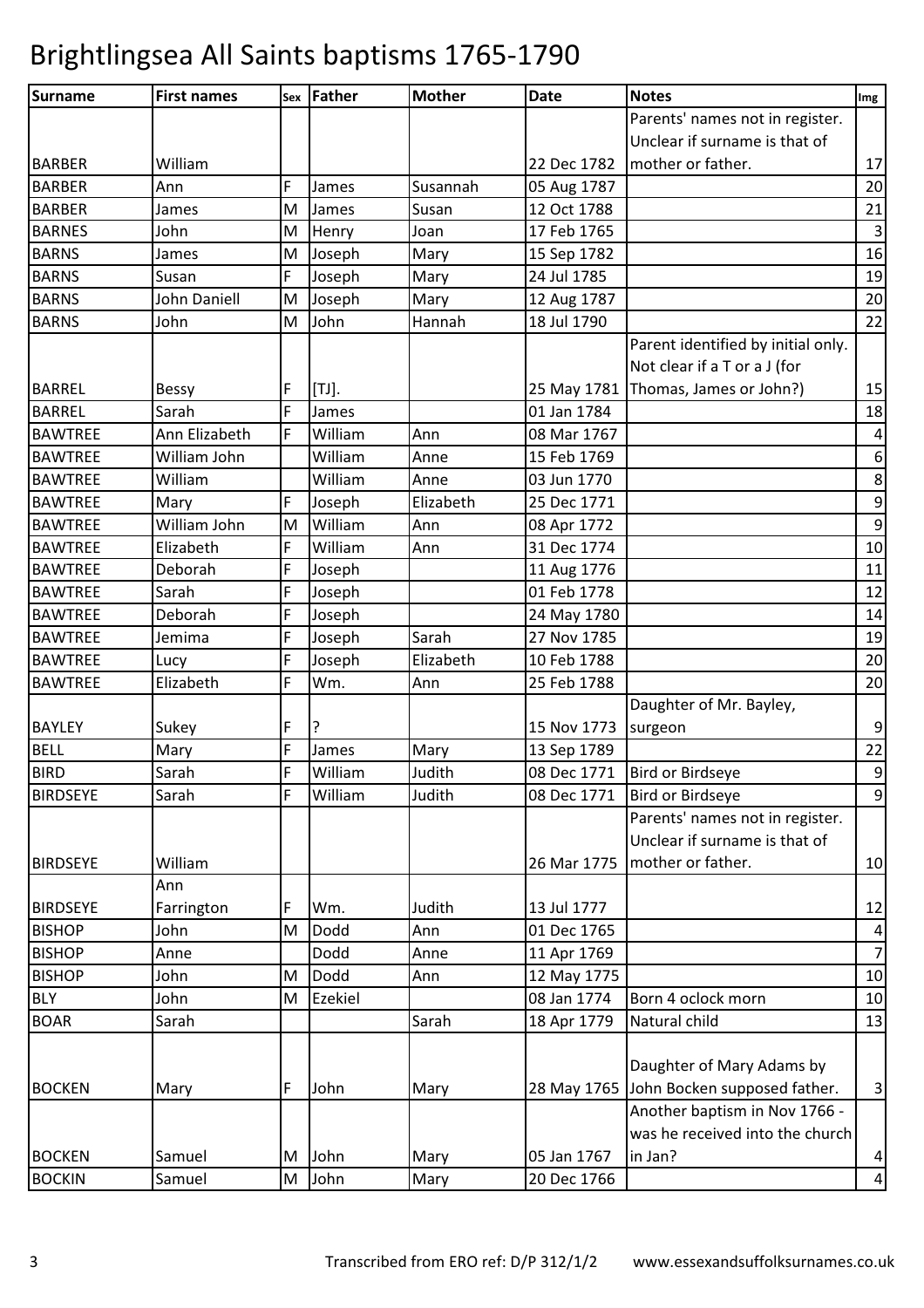| Parents' first names not in<br>register. Unclear if surname is<br>that of mother or father.<br>08 Jun 1787<br>Samuel<br>John<br>John<br>10 Jun 1770<br><b>BOCKING</b><br>Mary<br>John<br><b>BOCKING</b><br>John<br>19 Mar 1776<br>M<br>William<br><b>BOND</b><br>William<br>M<br>Sarah<br>16 Sep 1787<br>F<br><b>BRAGG</b><br>John<br>Elizabeth<br>Elizabeth<br>12 Jun 1785<br>John<br><b>BRAGG</b><br>William<br>Elizabeth<br>08 Jun 1787<br>M<br>F<br><b>BRET</b><br>Sarah<br>John<br>05 Feb 1780<br>John<br><b>BRET</b><br>John<br>M<br>Hannah<br>20 Aug 1781<br><b>BRIAND</b><br>John<br>M<br>John<br>Susannah<br>23 Aug 1789<br>04 Jul 1775<br><b>BRIGHTWELL</b><br>M<br>James<br>James<br><b>BRIGHTWELL</b><br>M<br>30 Sep 1776<br>11<br>James<br>James<br>F<br><b>BRIGHTWELL</b><br>02 Mar 1778<br>Sarah<br>James<br>06 Sep 1778<br><b>BROOKS</b><br>M<br>Susan<br>Joseph<br>Joseph<br>22 Jul 1779<br><b>BROOKS</b><br>M<br>Joseph<br>Susan<br>Joseph<br>F<br><b>BROOKS</b><br>Mahalath<br>30 Nov 1788<br>21<br>Joseph<br>Laetitia<br><b>BROOKS</b><br>28 Mar 1790<br>M<br>Joseph<br>Mary<br>Joseph<br>F<br>P.<br><b>BROWN</b><br>Sarah<br>Susannah<br>18 Jan 1784<br>F<br>Robt.<br><b>BROWN</b><br>Lucy Matilda<br>22 May 1786<br>Lucy<br>F<br><b>BROWN</b><br>Susan Maria<br>Robt.<br>22 May 1786<br>Lucy<br>F<br>Robt.<br>06 Jun 1788<br><b>BROWN</b><br>Lucy Mahalath<br>Lucy<br>14 Jun 1789<br><b>BROWN</b><br>Charles<br>M<br>Thomas<br>Mary<br>Robt. Frederick<br>Robt.<br><b>BROWN</b><br>M<br>24 Aug 1789<br>Lucy<br><b>BUCK</b><br>F<br>21 May 1786<br>Susannah<br>George<br>Susanna<br>F<br><b>BUCK</b><br>Jemima<br>26 Sep 1790<br>George<br>F<br>John<br>Martha<br>24 Jan 1765<br><b>BUCKLE</b><br>Martha<br>John<br>M<br>Martha<br>15 Sep 1766<br>Thomas<br>Parents' names not in register.<br>Unclear if surname is that of<br>Mary<br>04 Sep 1774<br>mother or father.<br><b>BUCKLE</b><br>F<br>Maria<br>John<br>18 Mar 1776<br>F<br><b>BUCKOLE</b><br>Elizabeth<br>17 May 1772<br>Mary<br>F<br>15 Apr 1787<br><b>BULSON</b><br>Lucy Sophia<br>Mary<br>James<br>Natural child of John Burgis &<br>Martha Everett. Born 12 April<br><b>BURGIS</b><br>John Burgis<br>John<br>Martha<br>18 Oct 1789<br>1787<br>F<br><b>BURREL</b><br>Mary<br>Susannah<br>28 Jun 1772<br>James<br><b>BURREL</b><br>M<br>26 Jun 1774<br>James<br>Susannah<br>James<br><b>BURREL</b><br>?<br>01 Sep 1776<br>Son of Mr. Burrel<br>M<br>James<br>F<br><b>BURREL</b><br>Sarah<br>01 Apr 1781<br>James<br>Aged 15 years November 1775.<br>Parents' names not in register -<br>unclear if surname is that of<br>mother or father.<br>25 Sep 1776<br><b>BURRIGE</b><br>Sarah<br>Susannah<br>22 Apr 1770<br><b>BURRIL</b><br>Mary<br>James<br>F<br>Philip<br>10 Jul 1785<br><b>CAPEN</b><br>Maria<br>Maria<br>Pauper<br>F | Surname          | <b>First names</b> | sex   Father | <b>Mother</b> | <b>Date</b> | <b>Notes</b> | Img |
|---------------------------------------------------------------------------------------------------------------------------------------------------------------------------------------------------------------------------------------------------------------------------------------------------------------------------------------------------------------------------------------------------------------------------------------------------------------------------------------------------------------------------------------------------------------------------------------------------------------------------------------------------------------------------------------------------------------------------------------------------------------------------------------------------------------------------------------------------------------------------------------------------------------------------------------------------------------------------------------------------------------------------------------------------------------------------------------------------------------------------------------------------------------------------------------------------------------------------------------------------------------------------------------------------------------------------------------------------------------------------------------------------------------------------------------------------------------------------------------------------------------------------------------------------------------------------------------------------------------------------------------------------------------------------------------------------------------------------------------------------------------------------------------------------------------------------------------------------------------------------------------------------------------------------------------------------------------------------------------------------------------------------------------------------------------------------------------------------------------------------------------------------------------------------------------------------------------------------------------------------------------------------------------------------------------------------------------------------------------------------------------------------------------------------------------------------------------------------------------------------------------------------------------------------------------------------------------------------------------------------------------------------------------------------------------------------------------------------------------------------------------------------------------------------------------------|------------------|--------------------|--------------|---------------|-------------|--------------|-----|
| 11<br>16<br>21<br>11<br>15<br>11                                                                                                                                                                                                                                                                                                                                                                                                                                                                                                                                                                                                                                                                                                                                                                                                                                                                                                                                                                                                                                                                                                                                                                                                                                                                                                                                                                                                                                                                                                                                                                                                                                                                                                                                                                                                                                                                                                                                                                                                                                                                                                                                                                                                                                                                                                                                                                                                                                                                                                                                                                                                                                                                                                                                                                                    |                  |                    |              |               |             |              |     |
|                                                                                                                                                                                                                                                                                                                                                                                                                                                                                                                                                                                                                                                                                                                                                                                                                                                                                                                                                                                                                                                                                                                                                                                                                                                                                                                                                                                                                                                                                                                                                                                                                                                                                                                                                                                                                                                                                                                                                                                                                                                                                                                                                                                                                                                                                                                                                                                                                                                                                                                                                                                                                                                                                                                                                                                                                     |                  |                    |              |               |             |              |     |
|                                                                                                                                                                                                                                                                                                                                                                                                                                                                                                                                                                                                                                                                                                                                                                                                                                                                                                                                                                                                                                                                                                                                                                                                                                                                                                                                                                                                                                                                                                                                                                                                                                                                                                                                                                                                                                                                                                                                                                                                                                                                                                                                                                                                                                                                                                                                                                                                                                                                                                                                                                                                                                                                                                                                                                                                                     | <b>BOCKIN</b>    |                    |              |               |             |              | 20  |
| 20<br>19<br>20<br>14<br>22<br>10<br>12<br>13<br>14<br>22<br>18<br>19<br>19<br>22<br>22<br>19<br>22<br>$\overline{3}$<br>$\sqrt{4}$<br>10<br>$\mathsf 9$<br>20<br>22<br>$\boldsymbol{9}$<br>10<br>11<br>$\overline{7}$<br>19                                                                                                                                                                                                                                                                                                                                                                                                                                                                                                                                                                                                                                                                                                                                                                                                                                                                                                                                                                                                                                                                                                                                                                                                                                                                                                                                                                                                                                                                                                                                                                                                                                                                                                                                                                                                                                                                                                                                                                                                                                                                                                                                                                                                                                                                                                                                                                                                                                                                                                                                                                                         |                  |                    |              |               |             |              | 8   |
|                                                                                                                                                                                                                                                                                                                                                                                                                                                                                                                                                                                                                                                                                                                                                                                                                                                                                                                                                                                                                                                                                                                                                                                                                                                                                                                                                                                                                                                                                                                                                                                                                                                                                                                                                                                                                                                                                                                                                                                                                                                                                                                                                                                                                                                                                                                                                                                                                                                                                                                                                                                                                                                                                                                                                                                                                     |                  |                    |              |               |             |              |     |
|                                                                                                                                                                                                                                                                                                                                                                                                                                                                                                                                                                                                                                                                                                                                                                                                                                                                                                                                                                                                                                                                                                                                                                                                                                                                                                                                                                                                                                                                                                                                                                                                                                                                                                                                                                                                                                                                                                                                                                                                                                                                                                                                                                                                                                                                                                                                                                                                                                                                                                                                                                                                                                                                                                                                                                                                                     |                  |                    |              |               |             |              |     |
|                                                                                                                                                                                                                                                                                                                                                                                                                                                                                                                                                                                                                                                                                                                                                                                                                                                                                                                                                                                                                                                                                                                                                                                                                                                                                                                                                                                                                                                                                                                                                                                                                                                                                                                                                                                                                                                                                                                                                                                                                                                                                                                                                                                                                                                                                                                                                                                                                                                                                                                                                                                                                                                                                                                                                                                                                     |                  |                    |              |               |             |              |     |
|                                                                                                                                                                                                                                                                                                                                                                                                                                                                                                                                                                                                                                                                                                                                                                                                                                                                                                                                                                                                                                                                                                                                                                                                                                                                                                                                                                                                                                                                                                                                                                                                                                                                                                                                                                                                                                                                                                                                                                                                                                                                                                                                                                                                                                                                                                                                                                                                                                                                                                                                                                                                                                                                                                                                                                                                                     |                  |                    |              |               |             |              |     |
|                                                                                                                                                                                                                                                                                                                                                                                                                                                                                                                                                                                                                                                                                                                                                                                                                                                                                                                                                                                                                                                                                                                                                                                                                                                                                                                                                                                                                                                                                                                                                                                                                                                                                                                                                                                                                                                                                                                                                                                                                                                                                                                                                                                                                                                                                                                                                                                                                                                                                                                                                                                                                                                                                                                                                                                                                     |                  |                    |              |               |             |              |     |
|                                                                                                                                                                                                                                                                                                                                                                                                                                                                                                                                                                                                                                                                                                                                                                                                                                                                                                                                                                                                                                                                                                                                                                                                                                                                                                                                                                                                                                                                                                                                                                                                                                                                                                                                                                                                                                                                                                                                                                                                                                                                                                                                                                                                                                                                                                                                                                                                                                                                                                                                                                                                                                                                                                                                                                                                                     |                  |                    |              |               |             |              |     |
|                                                                                                                                                                                                                                                                                                                                                                                                                                                                                                                                                                                                                                                                                                                                                                                                                                                                                                                                                                                                                                                                                                                                                                                                                                                                                                                                                                                                                                                                                                                                                                                                                                                                                                                                                                                                                                                                                                                                                                                                                                                                                                                                                                                                                                                                                                                                                                                                                                                                                                                                                                                                                                                                                                                                                                                                                     |                  |                    |              |               |             |              |     |
|                                                                                                                                                                                                                                                                                                                                                                                                                                                                                                                                                                                                                                                                                                                                                                                                                                                                                                                                                                                                                                                                                                                                                                                                                                                                                                                                                                                                                                                                                                                                                                                                                                                                                                                                                                                                                                                                                                                                                                                                                                                                                                                                                                                                                                                                                                                                                                                                                                                                                                                                                                                                                                                                                                                                                                                                                     |                  |                    |              |               |             |              |     |
|                                                                                                                                                                                                                                                                                                                                                                                                                                                                                                                                                                                                                                                                                                                                                                                                                                                                                                                                                                                                                                                                                                                                                                                                                                                                                                                                                                                                                                                                                                                                                                                                                                                                                                                                                                                                                                                                                                                                                                                                                                                                                                                                                                                                                                                                                                                                                                                                                                                                                                                                                                                                                                                                                                                                                                                                                     |                  |                    |              |               |             |              |     |
|                                                                                                                                                                                                                                                                                                                                                                                                                                                                                                                                                                                                                                                                                                                                                                                                                                                                                                                                                                                                                                                                                                                                                                                                                                                                                                                                                                                                                                                                                                                                                                                                                                                                                                                                                                                                                                                                                                                                                                                                                                                                                                                                                                                                                                                                                                                                                                                                                                                                                                                                                                                                                                                                                                                                                                                                                     |                  |                    |              |               |             |              |     |
|                                                                                                                                                                                                                                                                                                                                                                                                                                                                                                                                                                                                                                                                                                                                                                                                                                                                                                                                                                                                                                                                                                                                                                                                                                                                                                                                                                                                                                                                                                                                                                                                                                                                                                                                                                                                                                                                                                                                                                                                                                                                                                                                                                                                                                                                                                                                                                                                                                                                                                                                                                                                                                                                                                                                                                                                                     |                  |                    |              |               |             |              |     |
|                                                                                                                                                                                                                                                                                                                                                                                                                                                                                                                                                                                                                                                                                                                                                                                                                                                                                                                                                                                                                                                                                                                                                                                                                                                                                                                                                                                                                                                                                                                                                                                                                                                                                                                                                                                                                                                                                                                                                                                                                                                                                                                                                                                                                                                                                                                                                                                                                                                                                                                                                                                                                                                                                                                                                                                                                     |                  |                    |              |               |             |              |     |
|                                                                                                                                                                                                                                                                                                                                                                                                                                                                                                                                                                                                                                                                                                                                                                                                                                                                                                                                                                                                                                                                                                                                                                                                                                                                                                                                                                                                                                                                                                                                                                                                                                                                                                                                                                                                                                                                                                                                                                                                                                                                                                                                                                                                                                                                                                                                                                                                                                                                                                                                                                                                                                                                                                                                                                                                                     |                  |                    |              |               |             |              |     |
|                                                                                                                                                                                                                                                                                                                                                                                                                                                                                                                                                                                                                                                                                                                                                                                                                                                                                                                                                                                                                                                                                                                                                                                                                                                                                                                                                                                                                                                                                                                                                                                                                                                                                                                                                                                                                                                                                                                                                                                                                                                                                                                                                                                                                                                                                                                                                                                                                                                                                                                                                                                                                                                                                                                                                                                                                     |                  |                    |              |               |             |              |     |
|                                                                                                                                                                                                                                                                                                                                                                                                                                                                                                                                                                                                                                                                                                                                                                                                                                                                                                                                                                                                                                                                                                                                                                                                                                                                                                                                                                                                                                                                                                                                                                                                                                                                                                                                                                                                                                                                                                                                                                                                                                                                                                                                                                                                                                                                                                                                                                                                                                                                                                                                                                                                                                                                                                                                                                                                                     |                  |                    |              |               |             |              |     |
|                                                                                                                                                                                                                                                                                                                                                                                                                                                                                                                                                                                                                                                                                                                                                                                                                                                                                                                                                                                                                                                                                                                                                                                                                                                                                                                                                                                                                                                                                                                                                                                                                                                                                                                                                                                                                                                                                                                                                                                                                                                                                                                                                                                                                                                                                                                                                                                                                                                                                                                                                                                                                                                                                                                                                                                                                     |                  |                    |              |               |             |              |     |
|                                                                                                                                                                                                                                                                                                                                                                                                                                                                                                                                                                                                                                                                                                                                                                                                                                                                                                                                                                                                                                                                                                                                                                                                                                                                                                                                                                                                                                                                                                                                                                                                                                                                                                                                                                                                                                                                                                                                                                                                                                                                                                                                                                                                                                                                                                                                                                                                                                                                                                                                                                                                                                                                                                                                                                                                                     |                  |                    |              |               |             |              |     |
|                                                                                                                                                                                                                                                                                                                                                                                                                                                                                                                                                                                                                                                                                                                                                                                                                                                                                                                                                                                                                                                                                                                                                                                                                                                                                                                                                                                                                                                                                                                                                                                                                                                                                                                                                                                                                                                                                                                                                                                                                                                                                                                                                                                                                                                                                                                                                                                                                                                                                                                                                                                                                                                                                                                                                                                                                     |                  |                    |              |               |             |              |     |
|                                                                                                                                                                                                                                                                                                                                                                                                                                                                                                                                                                                                                                                                                                                                                                                                                                                                                                                                                                                                                                                                                                                                                                                                                                                                                                                                                                                                                                                                                                                                                                                                                                                                                                                                                                                                                                                                                                                                                                                                                                                                                                                                                                                                                                                                                                                                                                                                                                                                                                                                                                                                                                                                                                                                                                                                                     |                  |                    |              |               |             |              |     |
|                                                                                                                                                                                                                                                                                                                                                                                                                                                                                                                                                                                                                                                                                                                                                                                                                                                                                                                                                                                                                                                                                                                                                                                                                                                                                                                                                                                                                                                                                                                                                                                                                                                                                                                                                                                                                                                                                                                                                                                                                                                                                                                                                                                                                                                                                                                                                                                                                                                                                                                                                                                                                                                                                                                                                                                                                     |                  |                    |              |               |             |              |     |
|                                                                                                                                                                                                                                                                                                                                                                                                                                                                                                                                                                                                                                                                                                                                                                                                                                                                                                                                                                                                                                                                                                                                                                                                                                                                                                                                                                                                                                                                                                                                                                                                                                                                                                                                                                                                                                                                                                                                                                                                                                                                                                                                                                                                                                                                                                                                                                                                                                                                                                                                                                                                                                                                                                                                                                                                                     |                  |                    |              |               |             |              |     |
|                                                                                                                                                                                                                                                                                                                                                                                                                                                                                                                                                                                                                                                                                                                                                                                                                                                                                                                                                                                                                                                                                                                                                                                                                                                                                                                                                                                                                                                                                                                                                                                                                                                                                                                                                                                                                                                                                                                                                                                                                                                                                                                                                                                                                                                                                                                                                                                                                                                                                                                                                                                                                                                                                                                                                                                                                     |                  |                    |              |               |             |              |     |
|                                                                                                                                                                                                                                                                                                                                                                                                                                                                                                                                                                                                                                                                                                                                                                                                                                                                                                                                                                                                                                                                                                                                                                                                                                                                                                                                                                                                                                                                                                                                                                                                                                                                                                                                                                                                                                                                                                                                                                                                                                                                                                                                                                                                                                                                                                                                                                                                                                                                                                                                                                                                                                                                                                                                                                                                                     |                  |                    |              |               |             |              |     |
|                                                                                                                                                                                                                                                                                                                                                                                                                                                                                                                                                                                                                                                                                                                                                                                                                                                                                                                                                                                                                                                                                                                                                                                                                                                                                                                                                                                                                                                                                                                                                                                                                                                                                                                                                                                                                                                                                                                                                                                                                                                                                                                                                                                                                                                                                                                                                                                                                                                                                                                                                                                                                                                                                                                                                                                                                     | <b>BUCKLE</b>    |                    |              |               |             |              |     |
|                                                                                                                                                                                                                                                                                                                                                                                                                                                                                                                                                                                                                                                                                                                                                                                                                                                                                                                                                                                                                                                                                                                                                                                                                                                                                                                                                                                                                                                                                                                                                                                                                                                                                                                                                                                                                                                                                                                                                                                                                                                                                                                                                                                                                                                                                                                                                                                                                                                                                                                                                                                                                                                                                                                                                                                                                     |                  |                    |              |               |             |              |     |
|                                                                                                                                                                                                                                                                                                                                                                                                                                                                                                                                                                                                                                                                                                                                                                                                                                                                                                                                                                                                                                                                                                                                                                                                                                                                                                                                                                                                                                                                                                                                                                                                                                                                                                                                                                                                                                                                                                                                                                                                                                                                                                                                                                                                                                                                                                                                                                                                                                                                                                                                                                                                                                                                                                                                                                                                                     |                  |                    |              |               |             |              |     |
|                                                                                                                                                                                                                                                                                                                                                                                                                                                                                                                                                                                                                                                                                                                                                                                                                                                                                                                                                                                                                                                                                                                                                                                                                                                                                                                                                                                                                                                                                                                                                                                                                                                                                                                                                                                                                                                                                                                                                                                                                                                                                                                                                                                                                                                                                                                                                                                                                                                                                                                                                                                                                                                                                                                                                                                                                     | <b>BUCKLE</b>    |                    |              |               |             |              |     |
|                                                                                                                                                                                                                                                                                                                                                                                                                                                                                                                                                                                                                                                                                                                                                                                                                                                                                                                                                                                                                                                                                                                                                                                                                                                                                                                                                                                                                                                                                                                                                                                                                                                                                                                                                                                                                                                                                                                                                                                                                                                                                                                                                                                                                                                                                                                                                                                                                                                                                                                                                                                                                                                                                                                                                                                                                     |                  |                    |              |               |             |              |     |
|                                                                                                                                                                                                                                                                                                                                                                                                                                                                                                                                                                                                                                                                                                                                                                                                                                                                                                                                                                                                                                                                                                                                                                                                                                                                                                                                                                                                                                                                                                                                                                                                                                                                                                                                                                                                                                                                                                                                                                                                                                                                                                                                                                                                                                                                                                                                                                                                                                                                                                                                                                                                                                                                                                                                                                                                                     |                  |                    |              |               |             |              |     |
|                                                                                                                                                                                                                                                                                                                                                                                                                                                                                                                                                                                                                                                                                                                                                                                                                                                                                                                                                                                                                                                                                                                                                                                                                                                                                                                                                                                                                                                                                                                                                                                                                                                                                                                                                                                                                                                                                                                                                                                                                                                                                                                                                                                                                                                                                                                                                                                                                                                                                                                                                                                                                                                                                                                                                                                                                     |                  |                    |              |               |             |              |     |
|                                                                                                                                                                                                                                                                                                                                                                                                                                                                                                                                                                                                                                                                                                                                                                                                                                                                                                                                                                                                                                                                                                                                                                                                                                                                                                                                                                                                                                                                                                                                                                                                                                                                                                                                                                                                                                                                                                                                                                                                                                                                                                                                                                                                                                                                                                                                                                                                                                                                                                                                                                                                                                                                                                                                                                                                                     |                  |                    |              |               |             |              |     |
|                                                                                                                                                                                                                                                                                                                                                                                                                                                                                                                                                                                                                                                                                                                                                                                                                                                                                                                                                                                                                                                                                                                                                                                                                                                                                                                                                                                                                                                                                                                                                                                                                                                                                                                                                                                                                                                                                                                                                                                                                                                                                                                                                                                                                                                                                                                                                                                                                                                                                                                                                                                                                                                                                                                                                                                                                     |                  |                    |              |               |             |              |     |
|                                                                                                                                                                                                                                                                                                                                                                                                                                                                                                                                                                                                                                                                                                                                                                                                                                                                                                                                                                                                                                                                                                                                                                                                                                                                                                                                                                                                                                                                                                                                                                                                                                                                                                                                                                                                                                                                                                                                                                                                                                                                                                                                                                                                                                                                                                                                                                                                                                                                                                                                                                                                                                                                                                                                                                                                                     |                  |                    |              |               |             |              |     |
|                                                                                                                                                                                                                                                                                                                                                                                                                                                                                                                                                                                                                                                                                                                                                                                                                                                                                                                                                                                                                                                                                                                                                                                                                                                                                                                                                                                                                                                                                                                                                                                                                                                                                                                                                                                                                                                                                                                                                                                                                                                                                                                                                                                                                                                                                                                                                                                                                                                                                                                                                                                                                                                                                                                                                                                                                     |                  |                    |              |               |             |              |     |
|                                                                                                                                                                                                                                                                                                                                                                                                                                                                                                                                                                                                                                                                                                                                                                                                                                                                                                                                                                                                                                                                                                                                                                                                                                                                                                                                                                                                                                                                                                                                                                                                                                                                                                                                                                                                                                                                                                                                                                                                                                                                                                                                                                                                                                                                                                                                                                                                                                                                                                                                                                                                                                                                                                                                                                                                                     |                  |                    |              |               |             |              |     |
|                                                                                                                                                                                                                                                                                                                                                                                                                                                                                                                                                                                                                                                                                                                                                                                                                                                                                                                                                                                                                                                                                                                                                                                                                                                                                                                                                                                                                                                                                                                                                                                                                                                                                                                                                                                                                                                                                                                                                                                                                                                                                                                                                                                                                                                                                                                                                                                                                                                                                                                                                                                                                                                                                                                                                                                                                     |                  |                    |              |               |             |              |     |
|                                                                                                                                                                                                                                                                                                                                                                                                                                                                                                                                                                                                                                                                                                                                                                                                                                                                                                                                                                                                                                                                                                                                                                                                                                                                                                                                                                                                                                                                                                                                                                                                                                                                                                                                                                                                                                                                                                                                                                                                                                                                                                                                                                                                                                                                                                                                                                                                                                                                                                                                                                                                                                                                                                                                                                                                                     |                  |                    |              |               |             |              |     |
|                                                                                                                                                                                                                                                                                                                                                                                                                                                                                                                                                                                                                                                                                                                                                                                                                                                                                                                                                                                                                                                                                                                                                                                                                                                                                                                                                                                                                                                                                                                                                                                                                                                                                                                                                                                                                                                                                                                                                                                                                                                                                                                                                                                                                                                                                                                                                                                                                                                                                                                                                                                                                                                                                                                                                                                                                     |                  |                    |              |               |             |              |     |
|                                                                                                                                                                                                                                                                                                                                                                                                                                                                                                                                                                                                                                                                                                                                                                                                                                                                                                                                                                                                                                                                                                                                                                                                                                                                                                                                                                                                                                                                                                                                                                                                                                                                                                                                                                                                                                                                                                                                                                                                                                                                                                                                                                                                                                                                                                                                                                                                                                                                                                                                                                                                                                                                                                                                                                                                                     |                  |                    |              |               |             |              |     |
|                                                                                                                                                                                                                                                                                                                                                                                                                                                                                                                                                                                                                                                                                                                                                                                                                                                                                                                                                                                                                                                                                                                                                                                                                                                                                                                                                                                                                                                                                                                                                                                                                                                                                                                                                                                                                                                                                                                                                                                                                                                                                                                                                                                                                                                                                                                                                                                                                                                                                                                                                                                                                                                                                                                                                                                                                     |                  |                    |              |               |             |              |     |
|                                                                                                                                                                                                                                                                                                                                                                                                                                                                                                                                                                                                                                                                                                                                                                                                                                                                                                                                                                                                                                                                                                                                                                                                                                                                                                                                                                                                                                                                                                                                                                                                                                                                                                                                                                                                                                                                                                                                                                                                                                                                                                                                                                                                                                                                                                                                                                                                                                                                                                                                                                                                                                                                                                                                                                                                                     |                  |                    |              |               |             |              |     |
|                                                                                                                                                                                                                                                                                                                                                                                                                                                                                                                                                                                                                                                                                                                                                                                                                                                                                                                                                                                                                                                                                                                                                                                                                                                                                                                                                                                                                                                                                                                                                                                                                                                                                                                                                                                                                                                                                                                                                                                                                                                                                                                                                                                                                                                                                                                                                                                                                                                                                                                                                                                                                                                                                                                                                                                                                     |                  |                    |              |               |             |              |     |
|                                                                                                                                                                                                                                                                                                                                                                                                                                                                                                                                                                                                                                                                                                                                                                                                                                                                                                                                                                                                                                                                                                                                                                                                                                                                                                                                                                                                                                                                                                                                                                                                                                                                                                                                                                                                                                                                                                                                                                                                                                                                                                                                                                                                                                                                                                                                                                                                                                                                                                                                                                                                                                                                                                                                                                                                                     |                  |                    |              |               |             |              |     |
|                                                                                                                                                                                                                                                                                                                                                                                                                                                                                                                                                                                                                                                                                                                                                                                                                                                                                                                                                                                                                                                                                                                                                                                                                                                                                                                                                                                                                                                                                                                                                                                                                                                                                                                                                                                                                                                                                                                                                                                                                                                                                                                                                                                                                                                                                                                                                                                                                                                                                                                                                                                                                                                                                                                                                                                                                     | <b>CATCHPOLE</b> | Lydia              | William      |               | 22 Sep 1779 |              | 14  |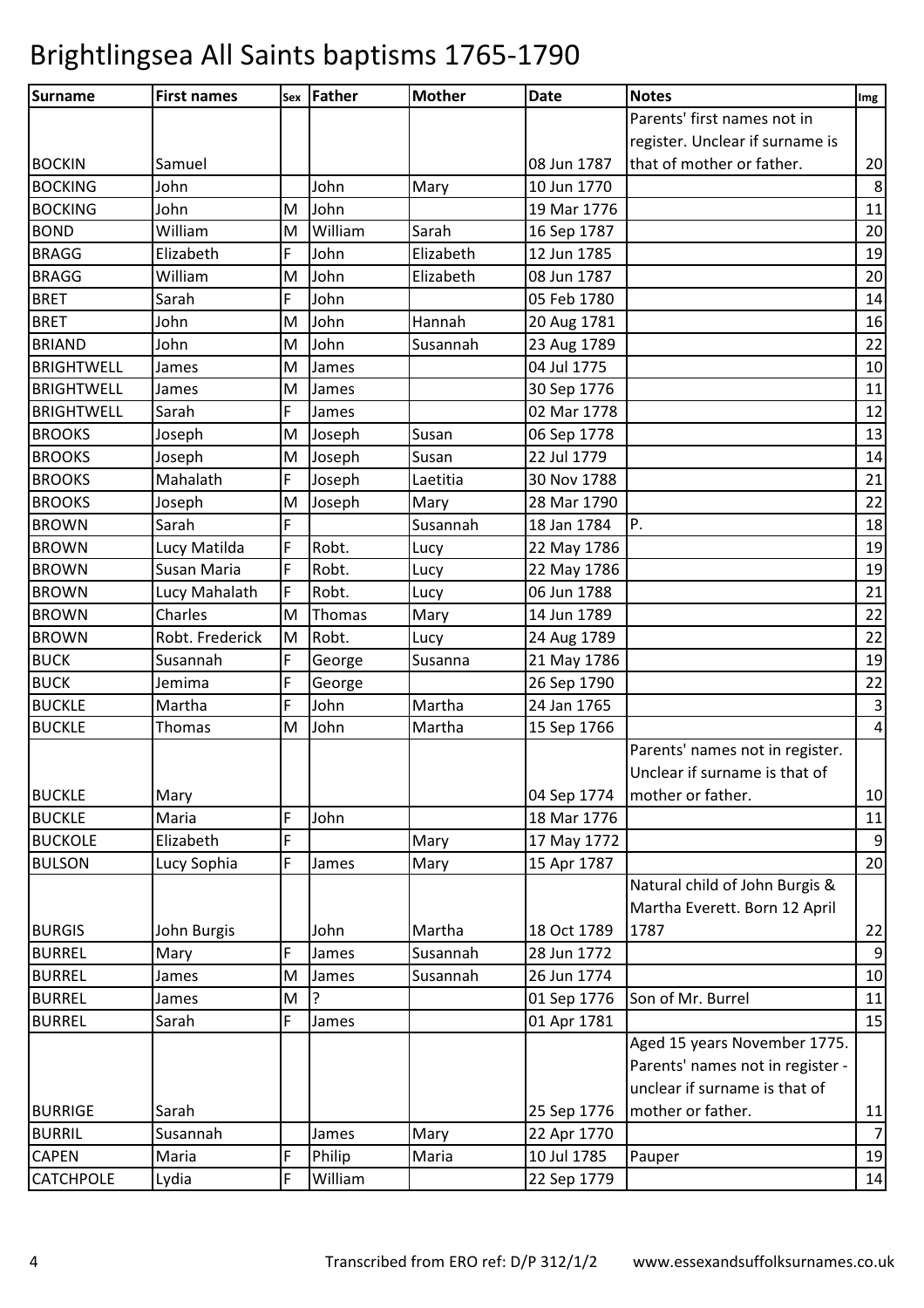| Surname          | <b>First names</b> |   | sex   Father | <b>Mother</b> | <b>Date</b> | <b>Notes</b>                    | Img              |
|------------------|--------------------|---|--------------|---------------|-------------|---------------------------------|------------------|
|                  |                    |   |              |               |             | Parents' names not in register. |                  |
|                  |                    |   |              |               |             | Unclear if surname is that of   |                  |
| <b>CATCHPOLE</b> | Sarah              |   |              |               |             | 24 Nov 1782   mother or father. | 17               |
| <b>CAUSTON</b>   | William            | M | Thomas       | Elizabeth     | 30 Oct 1785 |                                 | 19               |
| <b>CAUSTON</b>   | Joseph             | M | Joseph       | Ann           | 10 Sep 1786 |                                 | 20               |
| <b>CAUSTONE</b>  | John               | M | Joseph       | Ann           | 01 Jun 1788 |                                 | 21               |
| <b>CAUSTONE</b>  | James              | M | Joseph       | Ann           | 23 Aug 1789 |                                 | 22               |
| <b>CHAMPION</b>  | Sarah              | F | Thomas       | Sarah         | 03 Feb 1779 |                                 | 13               |
| <b>CHAMPION</b>  | Elizabeth          | F | Thomas       |               | 06 Nov 1780 |                                 | 15               |
| <b>CHAMPION</b>  | Sarah              | F | Thomas       | Sarah         | 18 Feb 1783 |                                 | 17               |
| <b>CHAMPION</b>  | Mary               | F | Thomas       | Sarah         | 27 Nov 1785 |                                 | 19               |
| <b>CHAPLIN</b>   | Susan Ann          | F | James        | Susan         | 07 Nov 1790 |                                 | 23               |
| <b>CHICK</b>     | Thomas             |   | Thomas       | Elizabeth     | 22 Mar 1770 |                                 | $\overline{7}$   |
| <b>CHICK</b>     | Thomas             |   | Thomas       | Elizabeth     | 10 Mar 1771 |                                 | $\bf 8$          |
| <b>CHICK</b>     | John               | M | Thomas       | Elizabeth     | 17 Oct 1773 |                                 | $\mathsf 9$      |
| <b>CHICK</b>     | Sarah              | F | Thomas       |               | 29 Feb 1776 |                                 | 11               |
| <b>CHICK</b>     | William            | M | Thomas       |               | 01 Nov 1778 |                                 | 13               |
| <b>CHICK</b>     | Joseph             | M | John         |               | 19 Mar 1780 |                                 | 14               |
| <b>CHICK</b>     | Ann Asker          | F | Thomas       | Eli.          | 25 Aug 1782 |                                 | 16               |
| <b>CHURCH</b>    | John               | M | John         |               | 23 Mar 1780 |                                 | 14               |
| <b>CHURCH</b>    | Elizabeth          | F | John         |               | 09 Jun 1782 |                                 | 16               |
|                  | George             |   |              |               |             | Baptised again (publically?) on |                  |
| <b>CHURCH</b>    | Champion           | M | John         | Eleanor       | 04 Apr 1784 | 20 June.                        | 18               |
| <b>CLARK</b>     | Ann                | F | Joseph       | Elizabeth     | 10 Mar 1765 |                                 | $\overline{3}$   |
| <b>CLARK</b>     | Anne               | F | Samuel       | Susannah      | 12 Jun 1768 |                                 | $\,$ 6 $\,$      |
| <b>CLARK</b>     | John               |   | Joseph       | Elizabeth     | 01 Jul 1770 |                                 | $\bf 8$          |
| <b>CLARK</b>     | Samuel             | M | Samuel       |               | 28 Jul 1776 |                                 | 11               |
| <b>CLARKE</b>    | Mary               | F | Joseph       | Elisabeth     | 08 Mar 1768 |                                 | $\mathsf S$      |
| <b>CLARKE</b>    | Samuel             | M | Samuel       | Susannah      | 09 Jun 1771 |                                 | $\bf 8$          |
| <b>COLT</b>      | Susan              | F | William      | Mary          | 06 Apr 1766 |                                 | $\sqrt{4}$       |
| <b>COLT</b>      | Susannah           |   | William      | Mary          | 07 May 1769 |                                 | $\overline{7}$   |
| COOK             | James              | M | Edward       | Sarah         | 19 Apr 1789 |                                 | 21               |
| <b>COPPIN</b>    | Sarah              | F | James        | Sarah         | 13 Oct 1765 |                                 | $\mathbf{3}$     |
| <b>COPPIN</b>    | William            |   | William      | Sarah         | 11 Apr 1769 |                                 | $\overline{7}$   |
| <b>COPPIN</b>    | Thamar             |   | James        | Sarah         | 22 Oct 1769 |                                 | $\overline{7}$   |
| <b>COPPIN</b>    | Sarah              | F | James        |               | 23 Sep 1771 |                                 | $\bf 8$          |
| <b>COPPIN</b>    | Sarah              | F | James        | Sarah         | 19 Dec 1773 |                                 | $\boldsymbol{9}$ |
| <b>COPPIN</b>    | William            | M | James        | Sarah         | 19 Dec 1773 |                                 | $\mathsf 9$      |
| <b>COPPIN</b>    | William            | M | Wm.          |               |             | 30 Mar 1774   Five years old.   | 10               |
| <b>COPPIN</b>    | Mary               | F | James        |               | 18 May 1777 |                                 | 11               |
| <b>COPPIN</b>    | Ann                | F | James        |               | 09 May 1779 |                                 | 13               |
| <b>COPPIN</b>    | Ann                | F | George       |               | 20 Jan 1782 |                                 | 16               |
| <b>COPPIN</b>    | George             | M | James        |               | 17 Aug 1783 |                                 | 17               |
| <b>COPPIN</b>    | Maria              | F | James        |               | 24 Aug 1783 |                                 | 17               |
| <b>COPPIN</b>    | Elizabeth          | F | James        | Sarah         | 15 Jul 1787 |                                 | 20               |
| <b>COPPING</b>   | James              | M | James        | Sarah         | 01 Oct 1767 |                                 | 5                |
| <b>COPSEY</b>    | Thamar             | F | John         | Elizabeth     | 13 Mar 1785 |                                 | 19               |
| <b>COPSY</b>     | Elizabeth          | F | John         |               | 11 May 1783 |                                 | 17               |
| COWEL            | Thomas             | M | John         | Mary          | 16 May 1790 |                                 | 22               |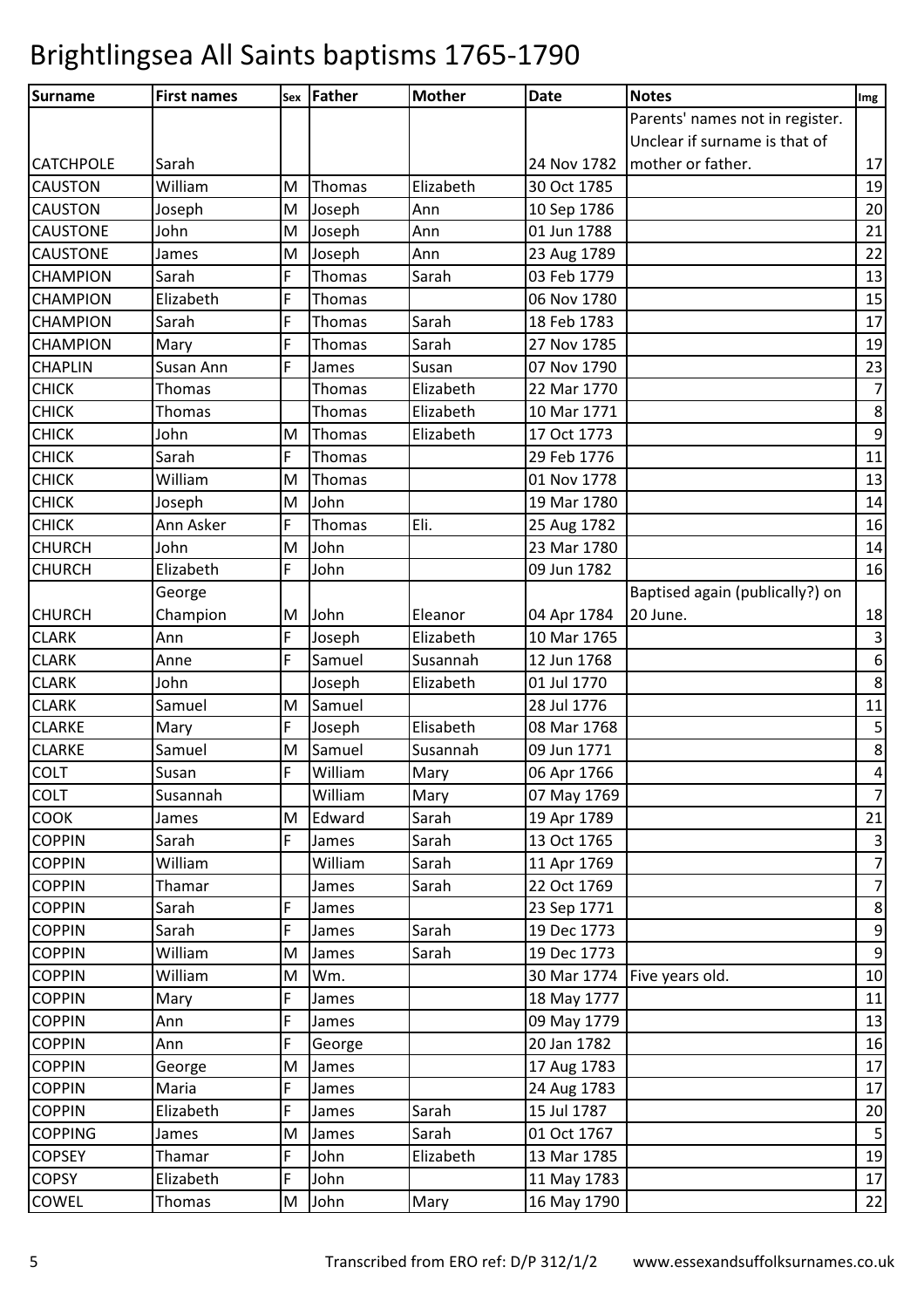| <b>Surname</b>    | <b>First names</b> | Sex | <b>Father</b> | <b>Mother</b> | <b>Date</b> | <b>Notes</b>                                                                                                             | Img              |
|-------------------|--------------------|-----|---------------|---------------|-------------|--------------------------------------------------------------------------------------------------------------------------|------------------|
| <b>CURTIS</b>     | Sarah              | F   | Jeffry        | Sarah         | 20 Apr 1788 |                                                                                                                          | 20               |
| <b>DAVIE</b>      | Elizabeth          | F   | John          |               | 15 Nov 1774 |                                                                                                                          | 10               |
| <b>DAVIES</b>     | John               | M   | John          | Sarah         | 13 Mar 1785 |                                                                                                                          | 19               |
| <b>DAVIES</b>     | Sarah              | F   | John          | Sarah         | 13 Mar 1785 |                                                                                                                          | 19               |
| <b>DAVIS</b>      | Sarah              | F   | John          | Sarah         | 14 Sep 1783 |                                                                                                                          | 17               |
| <b>DAVIS</b>      | Matthew            | M   | John          | Sarah         | 07 Jun 1789 |                                                                                                                          | 21               |
| <b>DAVY</b>       | Robert             | M   | John          | Margaret      | 22 Jun 1777 |                                                                                                                          | 12               |
| <b>DAVYE</b>      | John               | M   | John          | Margaret      | 23 Aug 1772 |                                                                                                                          | $\boldsymbol{9}$ |
| <b>DEATH</b>      | John               |     | John          |               | 21 Jun 1778 | John Death, natural son of John<br>Root (presumably Death is the<br>mother's surname)<br>Parents' names not in register. | 13               |
|                   |                    |     |               |               |             | Unclear if surname is that of                                                                                            |                  |
| <b>DEATH</b>      | Mary               |     |               |               | 04 Jun 1780 | mother or father.                                                                                                        | 14               |
| <b>DEATH</b>      | John               | M   |               | Hannah        | 03 Aug 1783 | Natural child                                                                                                            | 17               |
| <b>DEATH</b>      | Sarah              | F   | Isaac         | Mary          | 28 Sep 1783 |                                                                                                                          | 17               |
|                   |                    |     |               |               |             | Private. Baptised again                                                                                                  |                  |
| <b>DEATH</b>      | Isaac              | M   | Isaac         | Mary          | 06 Oct 1785 | (publically?) 6 Nov.                                                                                                     | 19               |
| <b>DINES</b>      | John               | M   | John          | Sarah         | 06 Jul 1788 |                                                                                                                          | 21               |
| <b>DODD</b>       | Mary               |     | John          | Mary          | 15 Jul 1770 |                                                                                                                          | 8                |
| <b>DODD</b>       | Sarah              | F   | Walduck       |               | 02 Feb 1782 |                                                                                                                          | 16               |
| <b>DRAKE</b>      | Sarah              | F   | John          | Sarah         | 08 Dec 1782 |                                                                                                                          | 17               |
| <b>DRAKE</b>      | John               | M   | John          | Sarah         | 01 Jan 1784 |                                                                                                                          | 18               |
| <b>DRAKE</b>      | John               | M   | John          | Sarah         | 03 Jun 1784 |                                                                                                                          | 18               |
| <b>DRAKE</b>      | Robt.              | M   | John          | Sarah         | 17 Dec 1786 |                                                                                                                          | 20               |
| <b>DRAKE</b>      | Elizabeth          | F   | John          | Sarah         | 09 Sep 1787 |                                                                                                                          | 20               |
| <b>DRAKE</b>      | Ann                | F   | John          | Sarah         | 07 Sep 1788 |                                                                                                                          | 21               |
| <b>DRURY</b>      | Mary               | F   | James         | Mary          | 25 May 1783 |                                                                                                                          | 17               |
| <b>DRURY</b>      | Elizabeth          | F   | James         | Mary          | 13 Mar 1785 |                                                                                                                          | 19               |
| <b>DRURY</b>      | James              | M   | James         | Mary          | 19 Jul 1789 | Pauper                                                                                                                   | 22               |
| <b>DRURY</b>      | Mary               | F   | James         | Mary          | 19 Jul 1789 | Pauper                                                                                                                   | 22               |
| <b>DUNNING</b>    | Christopher        |     | Christopher   | Elizabeth     | 02 Jul 1769 |                                                                                                                          | $\overline{7}$   |
| <b>DUNNING</b>    | Mary               | F   | John          |               | 26 Oct 1777 |                                                                                                                          | 12               |
| <b>DUNNING</b>    | Edward             | M   | Christopher   |               | 26 Oct 1777 |                                                                                                                          | 12               |
| <b>DUNNINGS</b>   | John               | M   | Christopher   | Elizabeth     | 17 Feb 1768 |                                                                                                                          | $\mathsf S$      |
| <b>DUNNINGS</b>   | John               |     | Christopher   | Elizabeth     | 28 Oct 1770 |                                                                                                                          | $\bf 8$          |
| <b>DUNNINGS</b>   | John               | M   | John          |               | 05 Mar 1774 |                                                                                                                          | 10               |
| <b>DUNNINGS</b>   | Sarah              | F   | John          |               | 15 Dec 1780 | Sarah or Sall                                                                                                            | 15               |
| <b>DUNNINGS</b>   | Sall               | F   | John          |               | 15 Dec 1780 | Sarah or Sall                                                                                                            | 15               |
| <b>DUNNINGS</b>   | Sarah              | F   | John          |               | 01 Jul 1781 |                                                                                                                          | 15               |
| <b>DUNNINGS</b>   | Ann                | F   | John          |               | 20 Jun 1784 |                                                                                                                          | 18               |
| <b>DUNNINGS</b>   | Henry              | M   | Christopher   |               | 18 Jul 1784 |                                                                                                                          | 18               |
| <b>DUNNINGS</b>   | Christopher        | M   | Christopher   |               | 15 Apr 1787 |                                                                                                                          | 20               |
| <b>DURRINGTON</b> | Samuel             | M   | Samuel        | Mary          | 09 Oct 1766 |                                                                                                                          | $\overline{a}$   |
|                   |                    |     |               |               |             | Posthumous daughter of                                                                                                   |                  |
|                   |                    |     |               |               |             | Samuel Durrington by Mary his                                                                                            |                  |
| <b>DURRINGTON</b> | Mary               | F   | Samuel        | Mary          | 25 Jan 1768 | widow                                                                                                                    | $\mathsf S$      |
| <b>EAGLE</b>      | James              |     | M James       |               | 17 Feb 1777 |                                                                                                                          | 11               |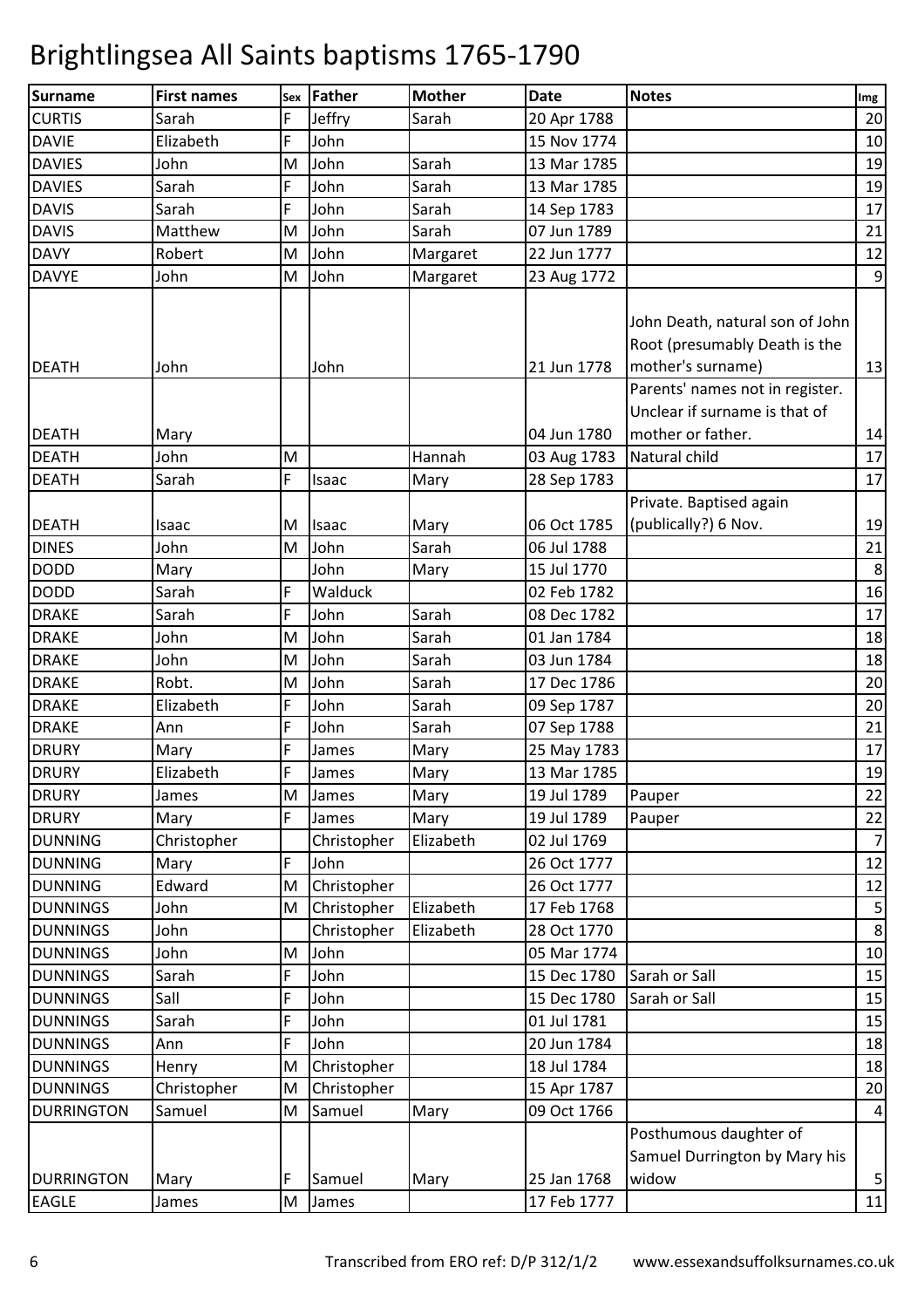| <b>Surname</b>    | <b>First names</b> | Sex         | Father  | <b>Mother</b> | <b>Date</b> | <b>Notes</b>                     | Img                     |
|-------------------|--------------------|-------------|---------|---------------|-------------|----------------------------------|-------------------------|
| <b>EAGLE</b>      | Francis            | M           | Francis | Sarah         | 27 Mar 1785 |                                  | 19                      |
| <b>EAGLE</b>      | William            | M           | Francis | Sarah         | 20 Apr 1788 |                                  | 20                      |
| <b>EAVES</b>      | Mary               | F           | Stephen | Mary          | 27 May 1765 |                                  | $\mathbf{3}$            |
| <b>EAVES</b>      | Stephen            | M           | Stephen | Mary          | 24 Aug 1766 |                                  | $\sqrt{4}$              |
| <b>EAVES</b>      | Thomas             |             | Stephen | Mary          | 26 Mar 1769 |                                  | $\boldsymbol{6}$        |
| <b>EILARD</b>     | Mary               |             |         | Mary          | 02 Jul 1769 | Spurious                         | $\overline{7}$          |
| <b>ELLEN</b>      | Richard            |             | Richard |               | 15 Feb 1774 | Richrd & John, twins of          | 10                      |
| <b>ELLEN</b>      | John               |             | Richard |               | 15 Feb 1774 | Richrd & John, twins of          | 10                      |
| <b>ELLIS</b>      | Thomas             | M           | John    | Hannah        | 31 Oct 1765 |                                  | $\overline{\mathbf{4}}$ |
| <b>ELLIS</b>      | Mary               | $\mathsf F$ | John    | Hannah        | 08 Mar 1767 |                                  | $\overline{4}$          |
| <b>ELLIS</b>      | Robert             | M           | John    | Hannah        | 27 Dec 1769 |                                  | $\boldsymbol{7}$        |
| <b>ELLIS</b>      | Rose               | F           | John    | Hannah        | 09 Apr 1772 |                                  | $\overline{9}$          |
|                   |                    |             |         |               |             | Natural child of Sarah Everet    |                         |
| <b>EVERET</b>     | Sarah              |             | Henry   | Sarah         | 02 Jul 1780 | and Henry Jarvis                 | 14                      |
|                   |                    |             |         |               |             | Natural child. A pauper.         |                         |
|                   |                    |             |         |               |             | Parents' names not in register - |                         |
|                   |                    |             |         |               |             | unclear if surname is that of    |                         |
| <b>EVERET</b>     | Elizabeth          |             |         |               | 16 Apr 1786 | mother or father.                | 19                      |
|                   |                    |             |         |               |             | Natural child of John Burgis &   |                         |
|                   |                    |             |         |               |             | Martha Everett. Born 12 April    |                         |
| <b>EVERETT</b>    | John Burgis        |             | John    | Martha        | 18 Oct 1789 | 1787                             | 22                      |
| <b>EVES</b>       | Mary               | F           | Stephen | Mary          | 19 Dec 1767 |                                  | $\overline{\mathbf{5}}$ |
| <b>EVES</b>       | William            |             | Stephen | Mary          | 24 Feb 1770 |                                  | $\overline{7}$          |
| <b>FARINGTON</b>  | Anne               |             | Thomas  | Anne          | 22 Apr 1770 |                                  | $\overline{7}$          |
| <b>FARRAH</b>     | Richard John       | M           | Thomas  |               | 26 Apr 1778 |                                  | 12                      |
| <b>FARRAH</b>     | James              | M           | Thomas  |               | 22 Aug 1779 |                                  | 14                      |
| <b>FARRAH</b>     | George             | M           | Thomas  |               | 19 Mar 1781 |                                  | 15                      |
| <b>FARRAH</b>     | Isaac              | M           | Thomas  |               | 01 Jun 1783 |                                  | 17                      |
| <b>FARRAH</b>     | Elizabeth          | $\mathsf F$ | Thomas  |               | 05 Dec 1784 |                                  | 18                      |
| <b>FARRAH</b>     | Mary               | ١F          | Thomas  | Elizabeth     | 14 Jan 1787 |                                  | 20                      |
| <b>FARRINGTON</b> | Sarah              | F           | Thomas  | Avis          | 19 Jul 1767 |                                  | $\overline{a}$          |
| <b>FARRINGTON</b> | Thomas             | M           | Thomas  |               | 08 Jan 1771 |                                  | 8                       |
| <b>FARRINGTON</b> | Thomas             | M           | Thomas  |               | 30 Apr 1776 |                                  | 11                      |
| <b>FARRINGTON</b> | Joseph             | M           | Thomas  |               | 03 Oct 1779 |                                  | 14                      |
| <b>FARRINGTON</b> | John               | M           | Thomas  | Susannah      | 09 Oct 1785 |                                  | 19                      |
| <b>FARRINGTON</b> | Abraham            | M           | Thomas  | Susan         | 01 Oct 1786 |                                  | 20                      |
| <b>FARRINGTON</b> | Abraham            | M           | Thomas  | Susan         | 17 Aug 1788 |                                  | 21                      |
| <b>FARRINGTON</b> | Isaac              | M           | Thomas  | Susan         | 27 Sep 1789 |                                  | 22                      |
| <b>FEN</b>        | Martha             | F           | George  |               | 19 Apr 1775 |                                  | 10                      |
| <b>FEN</b>        | Rebecca            | F           | George  |               | 11 Aug 1776 |                                  | 11                      |
| <b>FEN</b>        | Martha             | F           | George  |               | 01 Dec 1777 |                                  | 12                      |
| <b>FEN</b>        | Martha             | $\mathsf F$ | George  | Sarah         | 30 Apr 1778 |                                  | 12                      |
| <b>FENN</b>       | Robert             | ${\sf M}$   | John    | Mary          | 01 Dec 1765 |                                  | $\overline{a}$          |
| <b>FENN</b>       | William            | M           | John    | Mary          | 09 Nov 1767 |                                  | $\mathsf S$             |
| <b>FENN</b>       | John               |             | John    | Mary          | 12 Sep 1770 |                                  | $\bf 8$                 |
| <b>FIELDGATE</b>  | John               | M           | John    | Rachel        | 31 Jan 1768 |                                  | 5                       |
| <b>FIELDGATE</b>  | Thomas             | M           | John    | Rachel        | 18 Jan 1770 |                                  | $\overline{z}$          |
| <b>FIELDGATE</b>  | <b>Miles</b>       | M           | John    |               | 26 Jan 1775 | Miles & Samuel, sons of          | 10                      |
| <b>FIELDGATE</b>  | Samuel             |             | M John  |               | 26 Jan 1775 | Miles & Samuel, sons of          | <b>10</b>               |
|                   |                    |             |         |               |             |                                  |                         |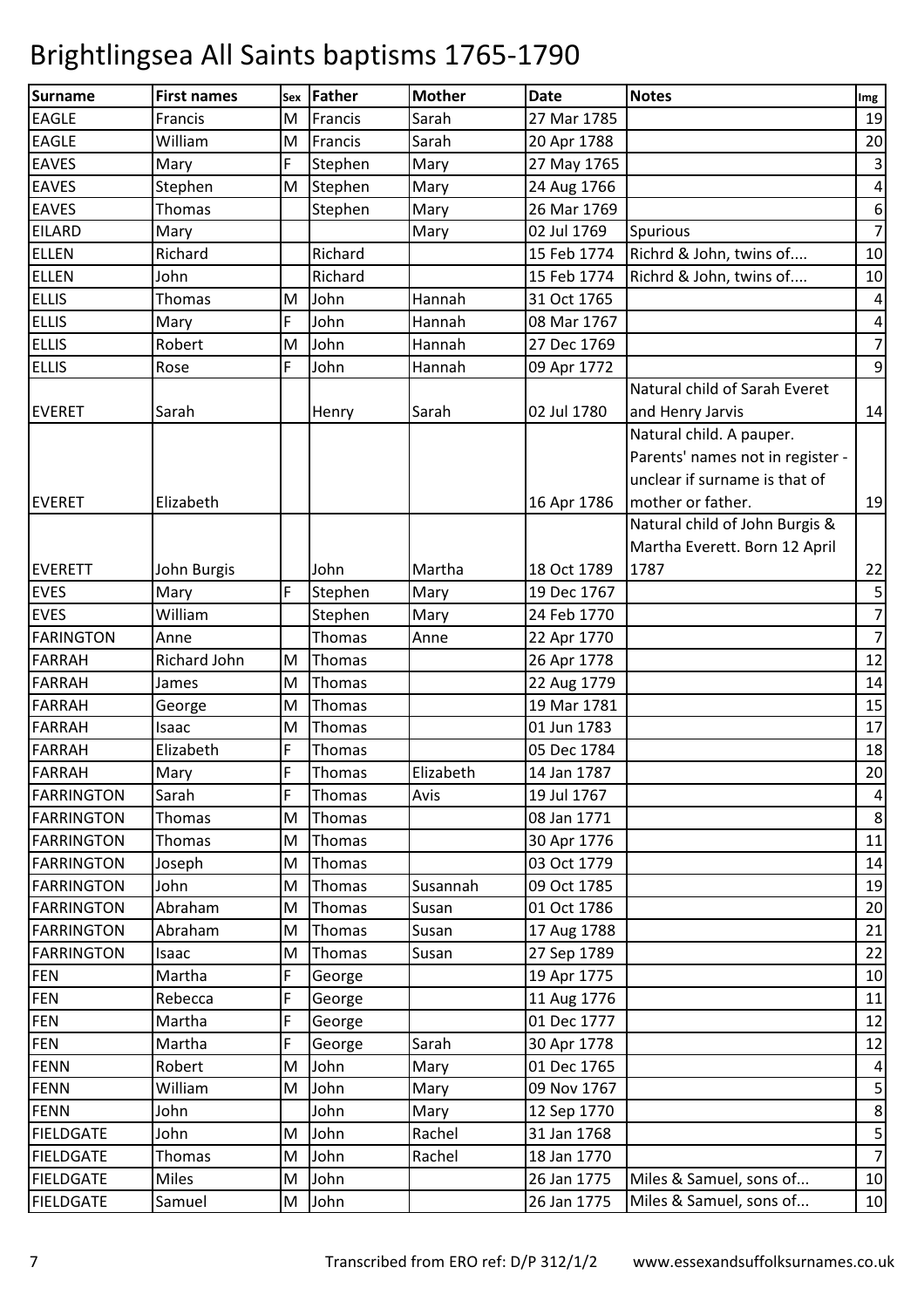| <b>Surname</b>   | <b>First names</b> | Sex | <b>Father</b> | <b>Mother</b> | <b>Date</b> | <b>Notes</b>                    | Img                     |
|------------------|--------------------|-----|---------------|---------------|-------------|---------------------------------|-------------------------|
| <b>FIELDGATE</b> | Sarah              | F   | John          |               | 26 Feb 1777 |                                 | 11                      |
| <b>FIELDGATE</b> | Ann                | F   | John          |               | 19 Jan 1780 |                                 | 14                      |
| <b>FIELDGATE</b> | James              | M   | John          | Rachel        | 03 Feb 1783 |                                 | 17                      |
|                  |                    |     |               |               |             | Son of Ann Fisher & John List   |                         |
| <b>FISHER</b>    | John Tovell        | M   | John          | Ann           | 22 Sep 1765 | reputed father.                 | $\mathsf 3$             |
| <b>FLOWER</b>    | Frances            | F   | John          | Mary          | 13 Oct 1765 |                                 | $\overline{\mathbf{3}}$ |
| <b>FLOWER</b>    | Anne               | F   | John          | Mary          | 21 Jun 1767 |                                 | $\pmb{4}$               |
| <b>FLOWER</b>    | William            |     | John          | Mary          | 02 Sep 1769 |                                 | $\overline{7}$          |
| <b>FLOWER</b>    | Samuel             |     | John          | Mary          | 06 Feb 1771 |                                 | $\bf 8$                 |
|                  |                    |     |               |               |             | Parents' names not in register. |                         |
|                  |                    |     |               |               |             | Unclear if surname is that of   |                         |
| <b>FLOWER</b>    | Simon              |     |               |               | 04 Aug 1775 | mother or father.               | 10                      |
| <b>FLOWER</b>    | Frances            | F   | John          | Mary          | 31 Dec 1779 |                                 | 14                      |
| <b>FLOWER</b>    | Ann                | F   | John          |               | 04 Mar 1781 |                                 | 15                      |
| <b>FOSTER</b>    | Elizabeth          | F   | William       | Elizabeth     | 14 Dec 1788 |                                 | 21                      |
| <b>FRANCIS</b>   | Sarah              | F   | John          |               | 22 May 1779 |                                 | 13                      |
|                  |                    |     |               |               |             | Parents' names not in register. |                         |
|                  | Thomas             |     |               |               |             | Unclear if surname is that of   |                         |
| <b>FRANCIS</b>   | Kempton            |     |               |               | 24 Nov 1782 | mother or father.               | 17                      |
|                  |                    |     |               |               |             |                                 |                         |
|                  |                    |     |               |               |             | Mary French in next entry on    |                         |
|                  |                    |     |               |               |             | 16 Oct - without parents being  |                         |
|                  |                    |     |               |               |             | named. Perhaps the first entry  |                         |
| <b>FRENCH</b>    | Mary               | F   | John          |               | 18 Sep 1774 | is a private baptism?           | 10                      |
| <b>FRENCH</b>    | William            | M   | John          |               | 18 Jun 1780 |                                 | 14                      |
| <b>FRENCH</b>    | John               | M   | John          |               | 04 Aug 1782 |                                 | 16                      |
| <b>FRENCH</b>    | John               | M   | John          | Mary          | 06 Aug 1786 |                                 | 20                      |
| <b>FRENCH</b>    | Thomas             | M   | John          | Elizabeth     | 12 Oct 1788 |                                 | 21                      |
| <b>FRENCH</b>    | Isaac              | M   | Thomas        | Elizabeth     | 25 Jan 1789 |                                 | 21                      |
| <b>FRENCH</b>    | Robert             | M   | John          | Elizabeth     | 18 Jul 1790 |                                 | 22                      |
| <b>FULLENDER</b> | Joseph             |     | Joseph        | Rachel        | 20 Nov 1768 |                                 | $\boldsymbol{6}$        |
| <b>GARDENER</b>  | Sarah              | F   | John          |               | 03 Mar 1782 |                                 | 16                      |
| <b>GIAMOUR</b>   | Susanna            | F   | John          | Susan         | 17 Apr 1772 |                                 | $\boldsymbol{9}$        |
| <b>GIAMOUR</b>   | John               | M   | John          | Susan         | 18 Sep 1774 |                                 | 10                      |
| <b>GIAMOUR</b>   | William            | M   | John          | Susan         | 06 Nov 1780 |                                 | 15                      |
| <b>GILDER</b>    | Anne               |     | John          | Anne          | 19 Feb 1769 |                                 | 6                       |
| <b>GODFREY</b>   | James              | M   | Robert        | Sarah         | 15 Nov 1789 |                                 | 22                      |
| <b>GOLDACRE</b>  | Robt.              | M   | William       | Ann           | 22 Jun 1788 |                                 | 21                      |
| <b>GOLDACRE</b>  | Joseph             | M   | William       | Ann           | 17 May 1789 |                                 | 21                      |
| <b>GOODCHILD</b> | Mary               | F   | Robert        | Mary          | 28 Jun 1772 |                                 | $9\,$                   |
| <b>GOODCHILD</b> | Robert             | M   | Robert        | Mary          | 27 Feb 1774 |                                 | 10                      |
| <b>GOODWIN</b>   | William            | M   | William       | Mary          | 27 Apr 1766 | The mother is deceased.         | $\overline{a}$          |
| GRAY             | Rosannah           |     | Joseph        | Elizabeth     | 29 Jul 1770 |                                 | 8                       |
| <b>GREEN</b>     | Susan              | F   | John          | Mary          | 31 Oct 1790 | Pauper                          | 23                      |
|                  |                    |     |               |               |             | Hannah & Susannah, twin         |                         |
| <b>GRIMES</b>    | Hannah             | F   | David         | Ann           | 17 Mar 1765 | daughters of                    | $\mathbf{3}$            |
|                  |                    |     |               |               |             | Hannah & Susannah, twin         |                         |
| <b>GRIMES</b>    | Susannah           | F   | David         | Ann           | 17 Mar 1765 | daughters of                    | $\mathsf 3$             |
| <b>GULL</b>      | Ann                | F   | William       | Pleasance     | 25 Apr 1784 |                                 | 18                      |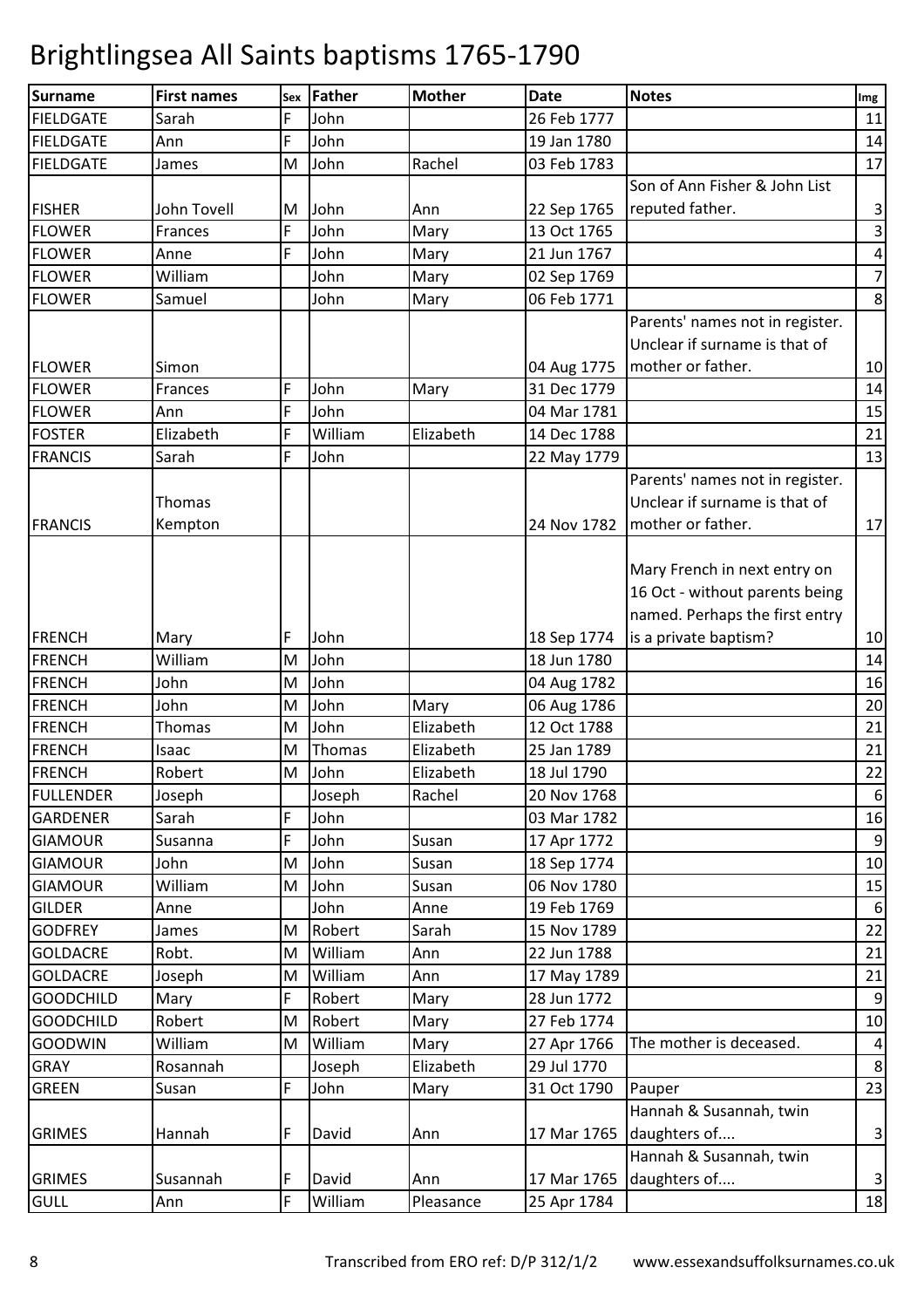| Surname           | <b>First names</b> | Sex         | Father    | <b>Mother</b> | <b>Date</b>          | <b>Notes</b>                       | Img                     |
|-------------------|--------------------|-------------|-----------|---------------|----------------------|------------------------------------|-------------------------|
| GULL              | Elizabeth          | F           | William   | Pleasance     | 09 Jul 1786          |                                    | 19                      |
| GULL              | Mary               | F           | William   | Pleasance     | 02 Mar 1788          |                                    | 20                      |
| <b>HAILES</b>     | Cornelius          | M           | Cornelius | Hannah        | 31 Oct 1765          |                                    | 4                       |
| <b>HALL</b>       | Mary               | F           |           | Mary          | 08 May 1768 Spurious |                                    | $\boldsymbol{6}$        |
| <b>HARRIS</b>     | James              |             | James     | Rose          | 22 Oct 1768          |                                    | 6                       |
| <b>HARRIS</b>     | Johnson            |             | James     | Elizabeth     | 30 Jul 1769          |                                    | $\overline{7}$          |
|                   |                    |             |           |               |                      | Mother's name changed from         |                         |
| <b>HARRIS</b>     | Rosa               |             | James     | Rose          | 16 Aug 1770          | Elizabeth to Rose                  | 8                       |
| <b>HARRIS</b>     | William            | M           | James     | Rose          | 27 Aug 1772          |                                    | $\overline{9}$          |
| <b>HARRIS</b>     | Lucy Ann           | F           | James     |               | 18 Sep 1774          |                                    | 10                      |
| <b>HARRIS</b>     | James              | M           | James     | Rose          | 09 Jan 1777          |                                    | 12                      |
| <b>HARRIS</b>     | James              | M           | James     | Rose          | 06 Jan 1778          | Brought into the church.           | 12                      |
| <b>HARRIS</b>     | William            | M           | James     | Rose          | 03 Aug 1778          |                                    | 13                      |
| <b>HARRIS</b>     | John               | M           | James     | Rose          | 13 Oct 1780          |                                    | 15                      |
| <b>HARRIS</b>     | Richard            | M           | Richard   | Mary          | 14 Nov 1783          |                                    | 18                      |
| <b>HARRIS</b>     | Robt.              | M           | Richard   | Sarah         | 12 Dec 1784          |                                    | 18                      |
| <b>HARRIS</b>     | John               | M           | Richard   | Mary          | 08 Nov 1788          |                                    | 21                      |
| <b>HARRIS</b>     | Benjamin           | M           | James     | Rose          | 05 Mar 1789          | Born 8 June 1788                   | 21                      |
| <b>HARRISS</b>    | Joseph             | M           | James     | Rose          | 02 Mar 1786          |                                    | 19                      |
| <b>HARRISS</b>    | Mary Ann           | F           | Richard   | Mary          | 20 Oct 1786          |                                    | 20                      |
| <b>HARRISS</b>    | William            | M           | Richard   | Mary          | 21 Feb 1790          |                                    | 22                      |
|                   |                    |             |           |               |                      | Parents' names not in register.    |                         |
|                   |                    |             |           |               |                      | Unclear if surname is that of      |                         |
| <b>HART</b>       | John               |             |           |               | 14 Oct 1778          | mother or father.                  | 13                      |
| <b>HART</b>       | Benjamin John      | M           | John      | Elizabeth     | 18 Jul 1790          | 08 Aug 1787                        | 22                      |
| <b>HARVEY</b>     | George             | M           | Nathaniel | Mary          | 01 Jun 1766          |                                    | $\overline{\mathbf{4}}$ |
| <b>HARVEY</b>     | Jonathan           |             | Nathaniel | Mary          | 07 May 1769          |                                    | $\overline{7}$          |
| <b>HARVEY</b>     | William            | M           | Wm.       |               | 19 Apr 1778          |                                    | 12                      |
| <b>HARVEY</b>     | George             | M           |           | Mary          |                      | 01 May 1785 Natural child. Pauper. | 19                      |
| <b>HARWOOD</b>    | Mary               | F           | Isaac     | Mary          | 09 Aug 1767          |                                    | $\overline{5}$          |
| <b>HAWARD</b>     | Laetitia           | $\mathsf F$ | Robert    | Laetitia      | 20 Mar 1768          |                                    | 6                       |
|                   |                    |             |           |               |                      | No date, just Easter Money.        |                         |
|                   |                    |             |           |               |                      | Parents' names not in register.    |                         |
|                   |                    |             |           |               |                      | Unclear if surname is that of      |                         |
| <b>HEART</b>      | Susannah           |             |           |               | $* * 1774$           | mother or father.                  | 10                      |
| <b>HEART</b>      | Susan              | F           | John      | Susan         | 01 May 1780          |                                    | 14                      |
| <b>HEART</b>      | Maria              | F           | John      |               | 06 Jul 1783          |                                    | 17                      |
| <b>HEART</b>      | Susan              | F           | John      | Susan         | 01 May 1785          |                                    | 19                      |
| <b>HEDGETHORN</b> | Sarah              | F           | Sam.      |               | 13 Jun 1779          |                                    | 13                      |
| <b>HEDGETHORN</b> | William            | M           | Sam.      |               | 22 Jul 1781          |                                    | 16                      |
| <b>HEDGETHORN</b> | Elizabeth          | F           | Sam.      |               | 14 Apr 1782          |                                    | 16                      |
| <b>HEFFER</b>     | Frances            | F           | John      | Elizabeth     | 22 Aug 1766          |                                    | $\overline{a}$          |
| <b>HEFFER</b>     | Robert             | M           | John      | Elizabeth     | 16 Jan 1772          |                                    | $\overline{9}$          |
| <b>HEFFER</b>     | Elizabeth          | F           | John      |               | 18 Aug 1776          |                                    | 11                      |
| <b>HEFFER</b>     | Elizabeth          | F           | John      |               | 29 Dec 1778          |                                    | 13                      |
| <b>HEFFER</b>     | Sarah              | F           | John      | Elizabeth     | 16 Jul 1780          |                                    | 15                      |
| <b>HEFFER</b>     | Samuel             | M           | John      | Ann           | 11 Jan 1789          |                                    | 21                      |
| <b>HELLEN</b>     | Mary               | $\mathsf F$ | Richard   | Mary          | 28 Jun 1772          |                                    | 9                       |
| <b>HENDREY</b>    | John               | M           | John      | Elspit        | 21 Oct 1780          |                                    | 15                      |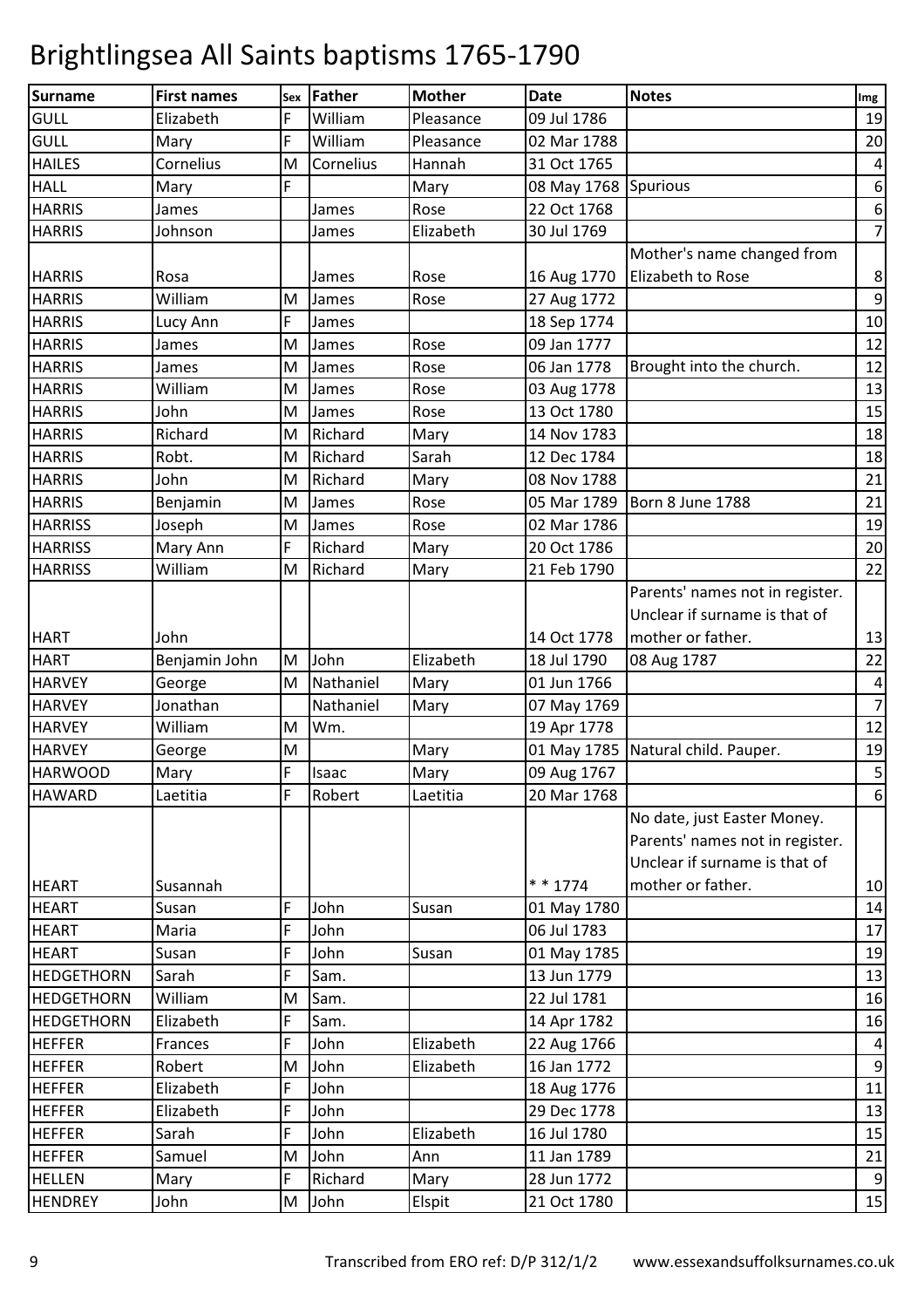| <b>Surname</b>  | <b>First names</b> | Sex | <b>Father</b> | <b>Mother</b> | <b>Date</b> | <b>Notes</b>                         | Img                     |
|-----------------|--------------------|-----|---------------|---------------|-------------|--------------------------------------|-------------------------|
| <b>HETSTONE</b> | John               | M   | ?             |               |             | 01 May 1774 Son of Master Hetstone   | 10                      |
| <b>HILLS</b>    | Mary               | F   | Benjamin      | Mary          | 06 Apr 1766 |                                      | $\overline{\mathbf{4}}$ |
| <b>HILLS</b>    | Samuel             | M   | Samuel        | Elizabeth     | 14 Jun 1789 |                                      | 22                      |
| <b>HOLDER</b>   | Mary               | F   | William       | Sarah         | 17 Mar 1765 |                                      | $\mathbf{3}$            |
| <b>HOLDER</b>   | Thomasine          | F   | William       | Sarah         | 05 Jan 1767 |                                      | $\pmb{4}$               |
| <b>HOLDER</b>   | Mary               | F   | George        | Elizabeth     | 22 Feb 1767 |                                      | $\overline{\mathbf{r}}$ |
| <b>HOLDER</b>   | Hannah             | F   | Thos.         | Hannah        | 09 Aug 1767 |                                      | 5                       |
| <b>HOLDER</b>   | Samuel             |     | William       | Sarah         | 28 May 1769 |                                      | $\overline{7}$          |
| <b>HOLDER</b>   | Sarah              |     | Thomas        | Hannah        | 07 Jun 1770 |                                      | $\bf 8$                 |
| <b>HOLDER</b>   | Sarah              |     | William       | Sarah         | 02 Feb 1771 |                                      | $\bf 8$                 |
| <b>HOLDER</b>   | Joseph             | M   | George        | Elizabeth     | 18 Aug 1771 |                                      | $\bf 8$                 |
|                 |                    |     |               |               |             | Mother's name changed from           |                         |
| <b>HOLDER</b>   | Susannah           | F   | Thomas        | Hannah        | 10 Apr 1778 | Mary to Hannah                       | 12                      |
|                 |                    |     |               |               |             | Brought to church. Born 6 July       |                         |
| <b>HOUGHTON</b> | Edward             | M   | Edward        | Sarah         | 05 Jun 1788 | 1786                                 | 21                      |
| <b>HOUGHTON</b> | Lucy Elizabeth     | F   | Edward        |               | 20 Sep 1789 |                                      | 22                      |
| <b>HOW</b>      | James              | M   | Wm.           | Mary          | 13 Nov 1773 |                                      | $\boldsymbol{9}$        |
| <b>HOW</b>      | James              | M   | ?             |               | 27 Oct 1776 | Son of Master How                    | 11                      |
| <b>HOW</b>      | Mary               | F   | John          |               | 07 Jan 1781 |                                      | 15                      |
| <b>HOW</b>      | Mary               | F   | William       |               | 20 Apr 1783 |                                      | 17                      |
| <b>HOW</b>      | William            | M   | William       | Mary          | 19 Feb 1786 |                                      | 19                      |
| <b>HOW</b>      | James              | M   | William       | Mary          | 13 Apr 1788 |                                      | 20                      |
| <b>HOW</b>      | Sally              | F   | William       | Mary          | 13 Jun 1790 |                                      | 22                      |
| <b>HOWARD</b>   | William            | M   | Robert        |               | 08 Oct 1775 |                                      | 11                      |
| <b>HOWARD</b>   | Abraham            | M   | Robt.         |               | 16 Aug 1778 |                                      | 13                      |
| <b>HOWARD</b>   | Elizabeth          | F   | Robt.         |               | 28 Dec 1779 |                                      | 14                      |
| <b>HOWARD</b>   | William            | M   | Robt.         |               | 29 Apr 1781 |                                      | 15                      |
| <b>HOWARD</b>   | Sarah              | F   | Leonard       | Sarah         | 18 Nov 1787 |                                      | 20                      |
| <b>HUDSON</b>   | Anne               |     | John          | Sarah         | 01 Oct 1768 |                                      | $\boldsymbol{6}$        |
| <b>HUDSON</b>   | John               |     | John          | Sarah         | 07 Jun 1770 |                                      | $\infty$                |
| <b>HUDSON</b>   | Lydia              | F   | John          |               | 06 Sep 1771 |                                      | $\bf 8$                 |
| <b>HUDSON</b>   | Samuel             | M   | John          |               | 07 Oct 1776 |                                      | 11                      |
| <b>HUDSON</b>   | William            |     |               | Ann           |             | 21 Nov 1790 Natural child. Pauper.   | 23                      |
|                 |                    |     |               |               |             | N. B. This child was born with       |                         |
|                 |                    |     |               |               |             | six fingers upon each hand, &        |                         |
| <b>INGATE</b>   | Paul               | M   | Paul          | Sarah         |             | 05 May 1765 six toes upon each foot. | $\mathbf{3}$            |
| <b>INGATE</b>   | Ann                | F   | Paul          | Sarah         | 31 May 1767 |                                      | $\overline{a}$          |
| <b>INGATE</b>   | John               |     | Paul          | Sarah         | 02 Apr 1769 |                                      | $\overline{7}$          |
| <b>IRON</b>     | Susan              | F   | William       |               | 19 Mar 1780 |                                      | 14                      |
| <b>IRON</b>     | Sarah              | F   | William       |               | 27 Apr 1783 |                                      | 17                      |
| <b>IVES</b>     | John               | M   | James         | Rachel        | 22 May 1779 |                                      | 13                      |
| <b>IVES</b>     | Sarah              | F   | James         | Rachel        | 10 Jun 1781 |                                      | 15                      |
| <b>IVES</b>     | Abraham            | M   | James         |               | 27 Jul 1783 |                                      | 17                      |
| <b>IVES</b>     | Susan              | F   | James         | Susan         | 27 Feb 1785 |                                      | 19                      |
| <b>IVES</b>     | Rachel             | F   | James         | Rachel        | 14 Oct 1787 |                                      | 20                      |
| <b>IVES</b>     | James              | M   | James         | Rachel        | 29 Nov 1789 |                                      | 22                      |
| <b>JACOB</b>    | Thomas             |     | Thomas        | Anne          | 21 Jul 1768 |                                      | $\boldsymbol{6}$        |
| <b>JACOBS</b>   | Margaret           | F   | Thomas        | Anne          | 15 Sep 1766 |                                      | $\pmb{4}$               |
| <b>JACOBS</b>   | Wm.                | M   | Thomas        | Ann           | 22 Dec 1773 |                                      | $\mathsf 9$             |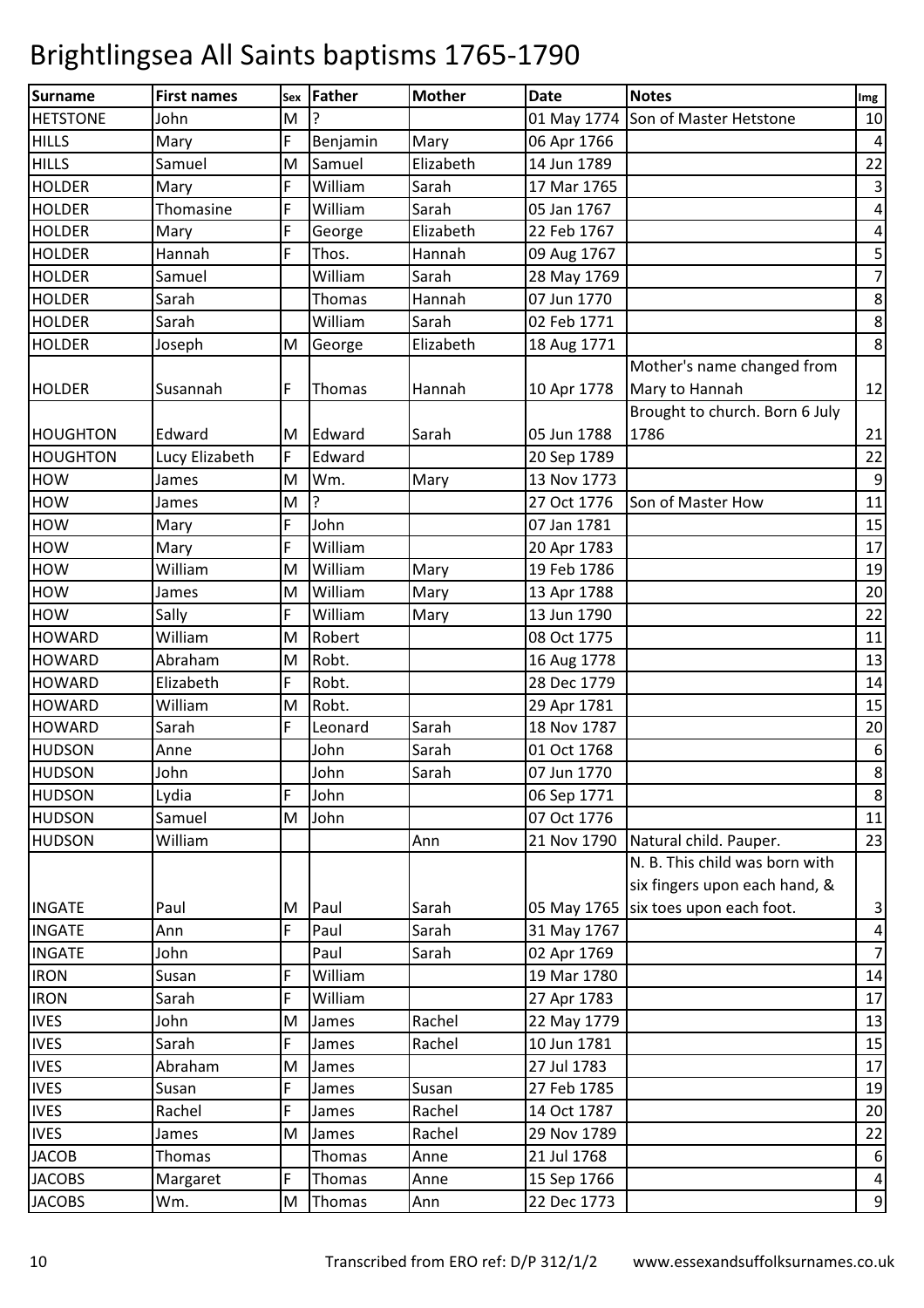| Surname          | <b>First names</b> |   | sex Father    | <b>Mother</b> | <b>Date</b> | <b>Notes</b>                    | Img                     |
|------------------|--------------------|---|---------------|---------------|-------------|---------------------------------|-------------------------|
| <b>JACOBS</b>    | Hannah             | F | <b>Thomas</b> | Ann           | 21 Sep 1776 |                                 | 11                      |
|                  |                    |   |               |               |             | Natural child of Sarah Everet   |                         |
| <b>JARVIS</b>    | Sarah              |   | Henry         | Sarah         | 02 Jul 1780 | and Henry Jarvis                | 14                      |
|                  |                    |   |               |               |             | Parents' names not in register. |                         |
|                  |                    |   |               |               |             | Unclear if surname is that of   |                         |
| <b>JEFFERIES</b> | <b>Thomas Buck</b> |   |               |               |             | 11 May 1774   mother or father. | 10                      |
| <b>JEFFERYS</b>  | Lucy Matilda       | F | Thomas        | Sarah         | 15 Aug 1782 |                                 | 16                      |
| <b>JESSOP</b>    | Sarah              |   | Henry         | Mary          | 02 Apr 1769 |                                 | $\overline{7}$          |
| <b>JESSUP</b>    | Mary               | F | Henry         | Mary          | 18 Mar 1766 |                                 | $\overline{\mathbf{4}}$ |
| <b>JOLLEY</b>    | John               | M | John          | Mary          | 20 Nov 1774 |                                 | 10                      |
| <b>JOLLY</b>     | John               | M | John          | Mary          | 07 Jul 1773 | Private                         | $\boldsymbol{9}$        |
| <b>JOLLY</b>     | John               | M | John          | Mary          | 14 Nov 1773 |                                 | $\overline{9}$          |
| <b>JOLLY</b>     | Joseph             | M | John          | Mary          | 19 Aug 1777 |                                 | 12                      |
|                  |                    |   |               |               |             | Son of Mr. Jolly. Brought into  |                         |
| <b>JOLLY</b>     | Joseph             | M | ?             |               | 04 Jan 1778 | the church.                     | 12                      |
| <b>JOLLY</b>     | Joseph             | M | John          |               | 01 May 1780 |                                 | 14                      |
| <b>JOLLY</b>     | Mary               | F | John          |               | 01 Dec 1782 |                                 | 17                      |
| <b>JOLLY</b>     | Sarah              | F | John          | Mary          | 09 Oct 1785 |                                 | 19                      |
| <b>JOLLY</b>     | Elizabeth Ann      | F | John          | Mary          | 10 Jan 1790 |                                 | 22                      |
| <b>JORDAN</b>    | Samuel             |   | Samuel        | Elizabeth     | 11 Jun 1769 |                                 | $\overline{7}$          |
| <b>JORDON</b>    | Elizabeth          |   |               |               | 14 Feb 1778 |                                 | 12                      |
|                  |                    |   |               |               |             | Parents' names not in register. |                         |
|                  |                    |   |               |               |             | Unclear if surname is that of   |                         |
| <b>JORDON</b>    | Mary               |   |               |               | 21 Jun 1778 | mother or father.               | 13                      |
| <b>KENDALL</b>   | Sarah              | F | Robert        |               | 14 Jun 1783 |                                 | 17                      |
| <b>KENDALL</b>   | Edward             | M | Robt.         | Sarah         | 19 Apr 1789 | Pauper                          | 21                      |
| <b>KING</b>      | John               | M | John          | Mary          | 03 Jan 1765 |                                 | $\overline{\mathbf{3}}$ |
| <b>KING</b>      | Thomas             | M | John          | Mary          | 05 Jan 1768 |                                 | 5                       |
| <b>KING</b>      | Mary               |   | John          | Mary          | 07 Jun 1770 |                                 | $\,8\,$                 |
| <b>KING</b>      | Thomas             |   | M John        |               | 08 Mar 1774 |                                 | 10                      |
| <b>KING</b>      | Sarah              | F | John          |               | 23 Apr 1778 |                                 | 12                      |
| <b>KINGSBURY</b> | Robert             | M | Robert        | Elizabeth     | 15 Sep 1765 |                                 | $\mathbf{3}$            |
| <b>KINGSBURY</b> | John               | M | Robert        | Elisabeth     | 28 Feb 1768 | Son of Mr. Robert Kingsbury     | $\mathsf S$             |
| <b>KINGSBURY</b> | Sarah              |   | John          | Sarah         | 27 Oct 1768 |                                 | $\sqrt{6}$              |
| <b>KINGSBURY</b> | Thomas             |   | Robert        | Elizabeth     | 23 Jan 1770 |                                 | $\overline{7}$          |
|                  |                    |   |               |               |             | Mother's name changed from      |                         |
| <b>KINGSBURY</b> | Thomas             |   | John          | Sally         | 04 Jul 1770 | Sarah to Sally.                 | $\bf 8$                 |
| <b>KINGSBURY</b> | John Tabor         | M | John          | Sarah         | 24 May 1773 |                                 | $\boldsymbol{9}$        |
| <b>KINGSBURY</b> | Sarah              | F | John          | Sally         | 23 Feb 1774 |                                 | 10                      |
| <b>KINGSBURY</b> | Samuel             | M | John          | Sally         | 10 Sep 1775 |                                 | 10                      |
| <b>KNIGHT</b>    | Sarah              | F | Robert        | Jane          | 22 Jan 1767 |                                 | $\overline{a}$          |
| <b>LADD</b>      | Edward             | M | Watson        | Mary          | 18 Apr 1790 |                                 | 22                      |
| LAPPAGE          | Elizabeth          | F | John          | Mary          | 20 May 1777 |                                 | 11                      |
| LAPPAGE          | William            | M | William       |               | 05 Oct 1779 |                                 | 14                      |
| LAPPAGE          | Saul               | M | John          |               | 14 Sep 1783 |                                 | 17                      |
| LAPPAGE          | Solomon            | M | John          | Sarah         | 23 Nov 1783 |                                 | 18                      |
| LAPPAGE          | Sarah              | F | John          | Rose          | 15 May 1785 |                                 | 19                      |
| <b>LAPPAGE</b>   | Sarah              | F | John          | Rose          | 14 Jan 1787 |                                 | $20\,$                  |
| LAYSEL           | James              |   | John          | Susan         | 09 Apr 1769 |                                 | $\overline{7}$          |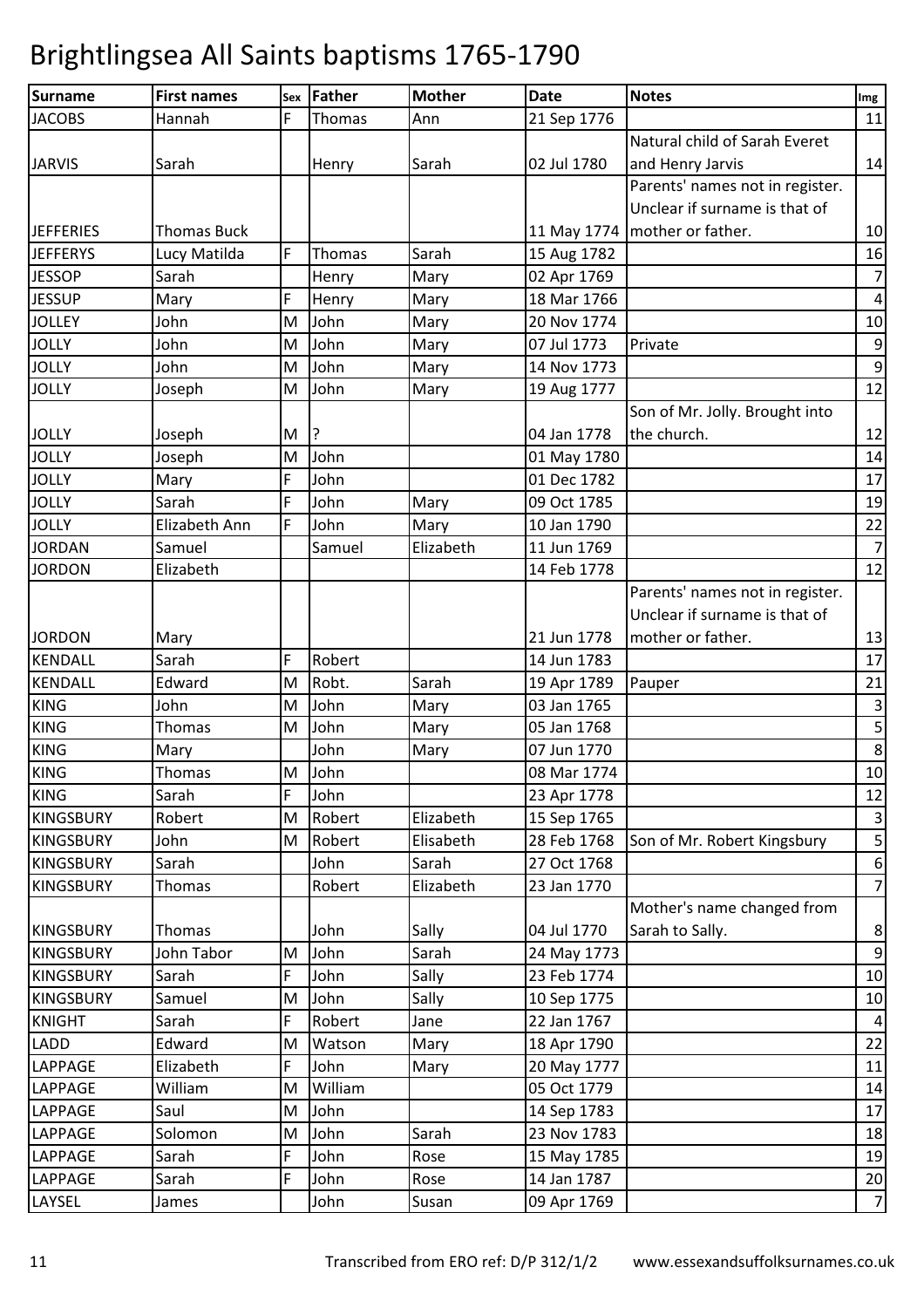| <b>Surname</b>   | <b>First names</b> | Sex | Father  | <b>Mother</b> | <b>Date</b> | <b>Notes</b>                    | Img                     |
|------------------|--------------------|-----|---------|---------------|-------------|---------------------------------|-------------------------|
|                  |                    |     |         |               |             | Parents' names not in register. |                         |
|                  |                    |     |         |               |             | Unclear if surname is that of   |                         |
| LAYSEL           | Elizabeth          |     |         |               |             | 16 May 1779   mother or father. | 13                      |
| LAYSELL          | Charlotta          | F   | John    | Susan         | 09 Oct 1766 |                                 | $\overline{a}$          |
| LAYZEL           | Jemima             | F   | John    |               | 12 May 1776 |                                 | 11                      |
| LAYZELL          | Robert             | M   | John    | Susannah      | 26 Jul 1772 |                                 | $\boldsymbol{9}$        |
| <b>LEAKE</b>     | Hannah             | F   | William | Hannah        | 06 Jun 1779 |                                 | 13                      |
| <b>LEVERICK</b>  | Lucy               | F   | William | Charlotte     | 05 Oct 1788 |                                 | 21                      |
| <b>LEVERICK</b>  | Mary               | F   | William | Charlotte     | 04 Apr 1790 |                                 | 22                      |
| <b>LEWIS</b>     | Peter              | M   | Peter   | Judith        | 16 Jun 1765 | Father deceased                 | $\overline{3}$          |
| <b>LIGHTFOOT</b> | William            |     | George  | Mary          | 21 Sep 1770 |                                 | $\bf 8$                 |
|                  |                    |     |         |               |             | Son of Ann Fisher & John List   |                         |
| <b>LIST</b>      | John Tovell        | M   | John    | Ann           | 22 Sep 1765 | reputed father.                 | 3                       |
| <b>LOCKLEY</b>   | William            |     | Thomas  | Margaret      | 22 Sep 1768 |                                 | $\boldsymbol{6}$        |
| <b>LOCKLEY</b>   | Margaret           |     | Thomas  | Margaret      | 07 Sep 1770 |                                 | $\bf 8$                 |
| <b>LOCKLY</b>    | Thomas             | M   | Thomas  | Margaret      | 28 May 1765 |                                 | $\overline{\mathbf{3}}$ |
| <b>LOCKLY</b>    | John               | M   | Thomas  | Margaret      | 04 May 1766 |                                 | $\overline{4}$          |
|                  |                    |     |         |               |             | Natural child of Eli. Long and  |                         |
| LONG             | Abigail            |     | Francis | Eli.          | 05 Dec 1790 | Francis Arnold. Pauper.         | 23                      |
| <b>LUFKIN</b>    | Ann                | F   | Abraham | Ruth          | 04 Jul 1782 |                                 | 16                      |
| <b>LUFKIN</b>    | Sally              | F   | Robt.   | Sarah         | 08 Oct 1786 |                                 | 20                      |
| <b>LUFKIN</b>    | Susannah           | F   | Abraham | Ruth          | 14 Jun 1789 |                                 | 22                      |
| <b>MANN</b>      | Henry              | M   | Henry   |               | 27 Feb 1777 |                                 | 11                      |
| <b>MANN</b>      | Sarah              | F   | Henry   | Sarah         | 15 Nov 1778 |                                 | 13                      |
| <b>MANN</b>      | Elizabeth          | F   | Henry   |               | 06 May 1781 |                                 | 15                      |
| <b>MANN</b>      | John               | M   | Henry   |               | 23 Mar 1783 |                                 | 17                      |
| <b>MANN</b>      | William            | M   | Henry   |               | 23 Mar 1783 |                                 | 17                      |
| <b>MANN</b>      | John               | M   | Henry   | Sarah         | 18 Jan 1784 |                                 | 18                      |
| <b>MANN</b>      | William            | M   | Henry   |               | 20 Apr 1788 |                                 | 20                      |
| <b>MANN</b>      | Henry              | M   | Henry   | Sarah         | 20 Apr 1788 |                                 | 20                      |
| <b>MAPLES</b>    | Mary               | F   | Thomas  | Hannah        | 07 Jan 1766 |                                 | $\overline{\mathbf{4}}$ |
| <b>MARTIN</b>    | Judith             | F   | John    | Susan         | 31 Mar 1766 |                                 | $\overline{a}$          |
| <b>MARTIN</b>    | John Gibbs         |     | John    | Susannah      | 26 Jun 1768 |                                 | $\boldsymbol{6}$        |
| <b>MARTIN</b>    | Samuel             | M   | Samuel  | Esther        | 12 Jul 1772 |                                 | $\boldsymbol{9}$        |
| <b>MARTIN</b>    | Robert             | M   | Samuel  |               | 13 Mar 1774 | Brought to church.              | 10                      |
| <b>MARTIN</b>    | Thamar             | F   | Sam.    | Thamar        | 21 Feb 1779 |                                 | 13                      |
| <b>MARTIN</b>    | Abraham            | M   | Samuel  | Thamar        | 08 Apr 1780 |                                 | 14                      |
| <b>MARTIN</b>    | John               | M   | Samuel  |               | 03 Aug 1783 |                                 | 17                      |
| <b>MARTIN</b>    | Thamar             | F   | Samuel  | Thamar        | 27 Feb 1785 |                                 | 19                      |
| <b>MARTIN</b>    | John               | M   | Samuel  | Thamar        | 06 Apr 1787 |                                 | 20                      |
| <b>MARTIN</b>    | Samuel             | M   | Samuel  | Thamar        | 23 Nov 1788 |                                 | 21                      |
| <b>MARTIN</b>    | William            | M   | Samuel  | Thamar        | 31 Oct 1790 |                                 | 23                      |
| <b>MAY</b>       | Elizabeth          | F   | John    | Ann           | 29 Feb 1784 |                                 | 18                      |
| <b>MAY</b>       | William            | M   | William | Lydia         | 08 May 1785 |                                 | 19                      |
| <b>MAY</b>       | Mary               | F   | William | Lydia         | 25 Mar 1787 |                                 | 20                      |
| <b>MAY</b>       | Sophia             | F   | William | Lydia         | 21 Mar 1790 |                                 | 22                      |
|                  |                    |     |         |               |             | Ann & Sarah, twin daughters     |                         |
| <b>MAYES</b>     | Ann                | F   | William | Susan         | 28 Jun 1767 | of                              | $\overline{\mathbf{r}}$ |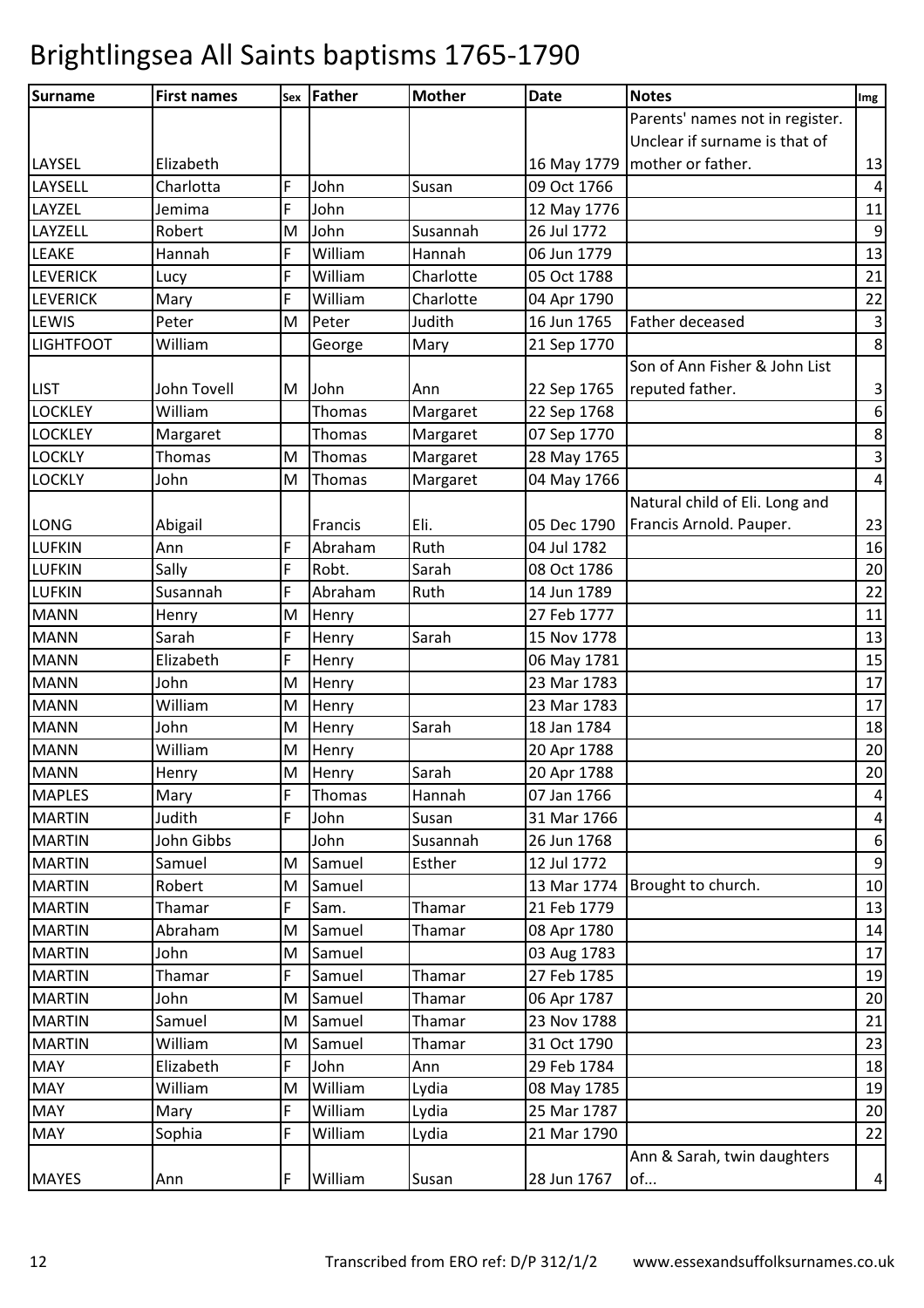| Surname          | <b>First names</b>   | Sex | <b>Father</b>  | <b>Mother</b> | <b>Date</b> | <b>Notes</b>                                | Img                     |
|------------------|----------------------|-----|----------------|---------------|-------------|---------------------------------------------|-------------------------|
|                  |                      |     |                |               |             | Ann & Sarah, twin daughters                 |                         |
| <b>MAYES</b>     | Sarah                | F   | William        | Susan         | 28 Jun 1767 | of                                          | $\pmb{4}$               |
| <b>MAYHEW</b>    | Sally                | F   | William        | Elizabeth     | 06 Oct 1771 |                                             | $\mathsf 9$             |
| <b>MAYHEW</b>    | Lucy Matilda         | F   | ς              |               | 10 Aug 1783 | Daughter of Mr. Mayhew                      | 17                      |
| <b>MAYS</b>      | Ann                  | F   | John           | Ann           | 26 Dec 1779 |                                             | 14                      |
|                  |                      |     |                |               |             | Parents' names not in register.             |                         |
|                  |                      |     |                |               |             | Unclear if surname is that of               |                         |
| <b>MAYS</b>      | Judith               |     |                |               | 16 Sep 1781 | mother or father.                           | 16                      |
|                  |                      |     |                |               |             | Parents' names not in register.             |                         |
|                  |                      |     |                |               |             | Unclear if surname is that of               |                         |
| <b>MAYS</b>      | Henry                |     |                |               | 16 Sep 1781 | mother or father.                           | 16                      |
| <b>MAYS</b>      | Elizabeth            | F   | John           |               | 31 Mar 1782 |                                             | 16                      |
| <b>MAYS</b>      | John                 | M   | Henry          | Judith        | 03 Dec 1783 |                                             | 18                      |
| <b>MAYS</b>      | Ann                  | F   | Henry          | Judith        | 03 Dec 1783 |                                             | 18                      |
| <b>MAYS</b>      | Lucy                 | F   | John           | Ann           | 11 Feb 1787 |                                             | 20                      |
| <b>MAYS</b>      | Jemima               | F   | Henry          | Judith        | 21 Sep 1788 |                                             | 21                      |
| <b>MEAD</b>      | Susannah             | F   | Samuel         | Susannah      | 03 Jan 1765 |                                             | $\overline{3}$          |
| <b>MEAD</b>      | Sarah                | F   | Samuel         | Mary          | 28 Apr 1766 |                                             | $\overline{4}$          |
| <b>MEAD</b>      | Sarah                | F   | Samuel         | Sarah         | 15 Sep 1767 |                                             | $\overline{\mathbf{5}}$ |
| <b>MEAD</b>      | Anne                 |     | Samuel         | Sarah         | 08 Jan 1769 |                                             | $\boldsymbol{6}$        |
| <b>MEAD</b>      | Samuel               |     | Samuel         | Susan         | 15 Jan 1769 |                                             | $\boldsymbol{6}$        |
| <b>MEAD</b>      | William              | M   | John           | Sarah         | 04 Aug 1769 |                                             | $\overline{7}$          |
| <b>MEAD</b>      | William              |     | John           | Sarah         | 19 Aug 1770 |                                             | $\bf 8$                 |
| <b>MEAD</b>      | William              |     | Samuel         | Susannah      | 17 Oct 1770 |                                             | $\bf 8$                 |
| <b>MEAD</b>      | Sarah                | F   | John           |               | 23 Sep 1771 |                                             | $\bf 8$                 |
|                  |                      |     |                |               |             |                                             |                         |
| <b>MEAD</b>      | Sarah                | F   | ?              |               |             | 04 Aug 1775   Daughter of Mead the Thatcher | 10                      |
|                  |                      |     |                |               |             | Parents' names not in register.             |                         |
|                  |                      |     |                |               |             | Unclear if surname is that of               |                         |
| <b>MEAD</b>      | Mary                 |     |                |               |             | 20 Aug 1775   mother or father.             | 10                      |
| <b>MELLER</b>    | Elizabeth            | F   | <b>Butcher</b> |               | 14 Feb 1774 |                                             | 10                      |
| <b>MIDDLETON</b> | John                 | M   | John           | Mary          | 25 Dec 1765 |                                             | $\overline{a}$          |
| <b>MIDDLETON</b> | Mary                 | F   | John           | Mary          | 03 Jul 1767 |                                             | $\overline{4}$          |
| <b>MIDDLETON</b> | George               | M   | John           | Jud.          | 15 Jun 1777 | George & William, sons of                   | 12                      |
| <b>MIDDLETON</b> | William              | M   | John           | Jud.          | 15 Jun 1777 | George & William, sons of                   | 12                      |
| <b>MIDDLETON</b> | John                 | M   | John           | Mary          | 18 Jan 1789 |                                             | 21                      |
| <b>MILLAR</b>    | <b>Miles</b>         | M   | John           | Sarah         | 30 Jun 1765 |                                             | $\mathbf{3}$            |
| <b>MILLAR</b>    | Lucy                 | F   | Richard        | Elizabeth     | 23 Mar 1766 |                                             | $\overline{a}$          |
|                  |                      |     |                |               |             | Daughter of John Miller &                   |                         |
| <b>MILLER</b>    | Sarah                | F   | John           | Hannah        | 22 Feb 1770 | Hannah Ward. Spurious.                      | $\boldsymbol{7}$        |
| <b>MILLER</b>    | Jane                 |     | John           | Jane          | 05 May 1771 |                                             | $\bf 8$                 |
| <b>MILLER</b>    | John                 | M   | John           |               | 01 Sep 1776 | The father is a butcher                     | 11                      |
| <b>MILLER</b>    | William              | M   | John           |               | 21 Feb 1779 | The father is a butcher                     | 13                      |
| <b>MILLER</b>    | <b>William Popps</b> | M   |                | Hannah        | 15 Jan 1786 | Son of Hannah Miller, widow                 | 19                      |
| MILLER           | <b>Ruth Popps</b>    | F   |                | Hannah        | 25 Feb 1787 |                                             | 20                      |
| <b>MOTT</b>      | John                 | M   |                | Mary          | 21 Feb 1768 | Born same day                               | 5                       |
| <b>MUNT</b>      | Samuel               | M   | Samuel         | Susan         | 14 Sep 1783 |                                             | 17                      |
| <b>MUNT</b>      | Jemima               | F   | Samuel         |               | 17 Feb 1784 | P.                                          | 18                      |
| <b>MUNT</b>      | Susannah             | F   | Samuel         |               | 17 Feb 1784 | Ρ.                                          | 18                      |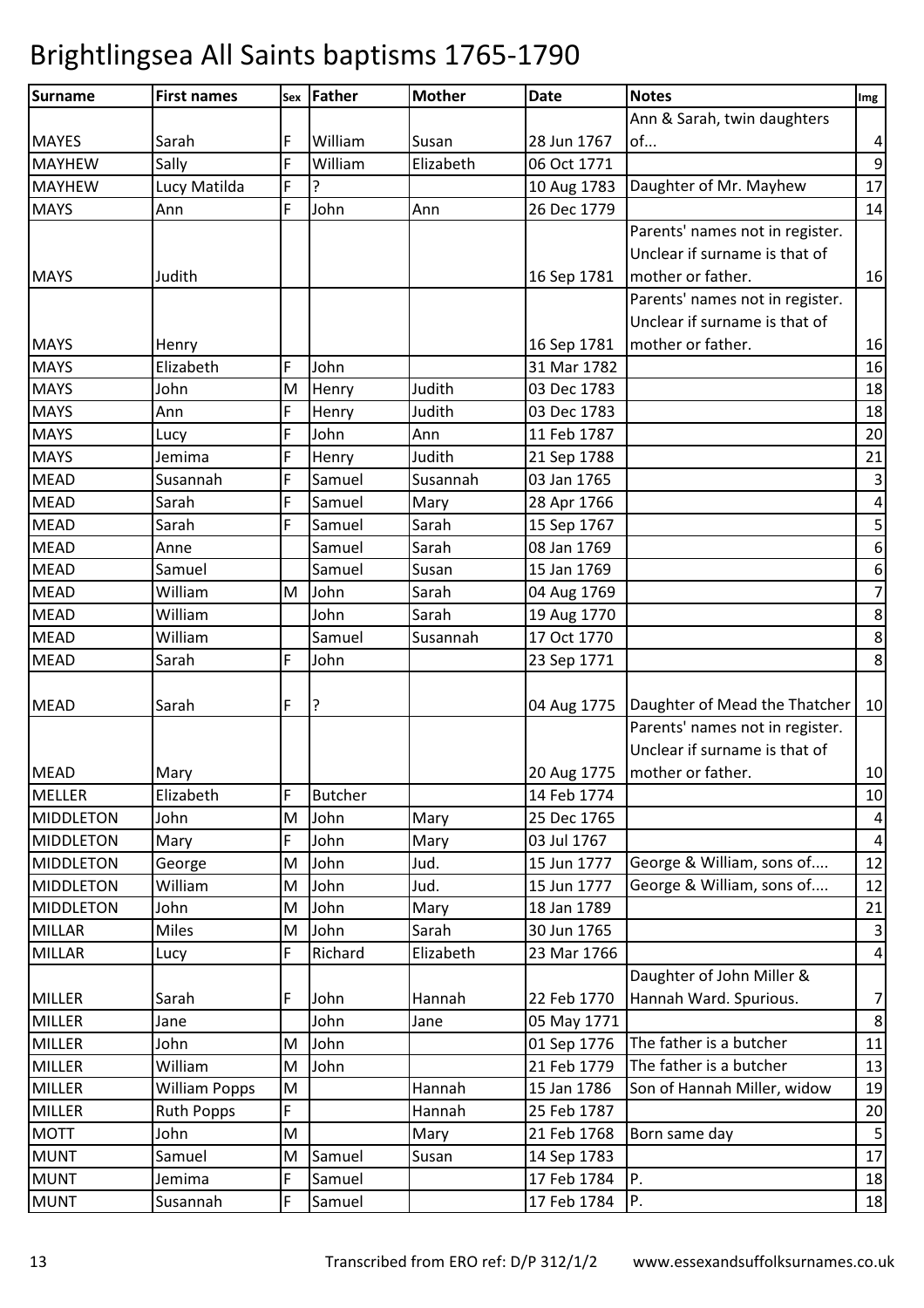| <b>Surname</b> | <b>First names</b> | Sex | <b>Father</b> | <b>Mother</b> | <b>Date</b> | <b>Notes</b>                      | Img              |
|----------------|--------------------|-----|---------------|---------------|-------------|-----------------------------------|------------------|
| <b>NEVIL</b>   | Thomas             | M   | Thomas        |               | 07 May 1775 |                                   | 10               |
| <b>NEVIL</b>   | Joseph             |     |               |               | 04 Oct 1777 |                                   | 12               |
|                |                    |     |               |               |             | Natural child of Philip Newton    |                  |
| <b>NEWTON</b>  | Philip             |     | Philip        | Abigail       | 19 Nov 1775 | and Abigail Whiley                | 11               |
|                |                    |     |               |               |             | Daughter of Mr. Nichols,          |                  |
|                |                    |     |               |               |             | surgeon. Publically baptised 09   |                  |
| <b>NICHOLS</b> | Tamar              | F   | <u>?</u>      |               | 27 Sep 1777 | Oct.                              | 12               |
| <b>NURSE</b>   | Susannah           | F   | John          |               | 26 Sep 1773 |                                   | $\overline{9}$   |
| <b>NURSE</b>   | Elizabeth          | F   | John          |               | 19 Nov 1775 |                                   | 11               |
|                |                    |     |               |               |             | Parents' names not in register.   |                  |
|                |                    |     |               |               |             | Unclear if surname is that of     |                  |
| <b>NURSE</b>   | Sarah              |     |               |               |             | 10 May 1778   mother or father.   | 12               |
| <b>NURSE</b>   | John               | M   | John          |               | 03 Aug 1783 |                                   | 17               |
| <b>NURSE</b>   | William            | M   | John          | Elizabeth     | 04 May 1788 |                                   | 21               |
| <b>NURSE</b>   | Sarah              | F   | John          | Elizabeth     | 21 Mar 1790 |                                   | 22               |
| <b>NUTMAN</b>  | William            | M   | Joseph        | Elizabeth     | 23 May 1790 | <b>Born 24 Mar 1788</b>           | 22               |
| <b>NUTMAN</b>  | Samuel             | M   | Joseph        | Elizabeth     | 23 May 1790 |                                   | 22               |
| <b>ORMAN</b>   | Susanna            | F   | John          | Ann           | 26 Mar 1786 |                                   | 19               |
| <b>OSBORN</b>  | Sarah              | F   | Thomas        | Sarah         | 04 Mar 1768 |                                   | $\mathsf S$      |
| <b>OSBORN</b>  | Mary               |     | Thomas        | Sarah         | 06 May 1770 |                                   | $\bf 8$          |
| <b>OSBOURN</b> | Thomas             |     |               |               | 26 Sep 1777 | Thomas & Martha, twins            | 12               |
| <b>OSBOURN</b> | Martha             |     |               |               | 26 Sep 1777 | Thomas & Martha, twins            | 12               |
| <b>PARSONS</b> | John Dodd          |     | Samuel        | Susannah      | 29 Oct 1769 |                                   | $\overline{7}$   |
| <b>PASCAL</b>  | Elizabeth          | F   | Gamaliel      | Elizabeth     | 16 Aug 1772 |                                   | $\mathsf 9$      |
| <b>PASCAL</b>  | John               | M   | John          |               | 26 Sep 1773 |                                   | $\boldsymbol{9}$ |
| <b>PASCAL</b>  | Gamaliel           | M   | Gamaliel      |               | 26 Jan 1777 |                                   | $11\,$           |
| <b>PASCAL</b>  | Martha             | F   | Gamaliel      |               | 02 Apr 1780 |                                   | 14               |
| <b>PAYN</b>    | Edward             | M   | Edward        | Rhoda         | 22 Nov 1776 |                                   | 11               |
| <b>PEGGS</b>   | Mary               |     | Daniel        | Mary          | 03 Oct 1768 |                                   | $\,6\,$          |
| <b>PEGGS</b>   | Jemima             |     | Daniel        | Mary          | 24 Jan 1770 |                                   | $\overline{7}$   |
| <b>PEGGS</b>   | John               | M   | Daniel        | Mary          | 19 Dec 1773 |                                   | $\boldsymbol{9}$ |
| <b>PEGGS</b>   | Elizabeth          | F   | Daniell       | Mary          | 20 Oct 1776 |                                   | 11               |
|                |                    |     |               |               |             | Aged the 6th last May 17 years    |                  |
|                |                    |     |               |               |             | old (born 6 May 1761). Parents'   |                  |
|                |                    |     |               |               |             | names not in register. Unclear if |                  |
|                |                    |     |               |               |             | surname is that of mother or      |                  |
| <b>POOLY</b>   | Susan              |     |               |               | 14 Jun 1778 | father.                           | 13               |
| <b>POPPS</b>   | John               | M   | John          |               | 09 Feb 1774 |                                   | 10               |
| <b>POPPS</b>   | John               | M   | John          |               | 01 Sep 1776 |                                   | 11               |
| <b>POPPS</b>   | Sarah              | F   | John          |               | 31 Mar 1778 |                                   | 12               |
| <b>POPPS</b>   | William            | M   | John          |               | 14 Aug 1779 |                                   | 14               |
| <b>POPPS</b>   | William            |     | John          |               | 07 Mar 1784 | Natural child                     | 18               |
| <b>PURDY</b>   | William            | M   | William       |               | 04 Jul 1782 |                                   | 16               |
| <b>PURDY</b>   | Lucy               | F   | William       | Elizabeth     | 05 Jun 1785 |                                   | 19               |
| <b>PURDY</b>   | James              | M   | William       | Elizabeth     | 13 Jun 1790 |                                   | 22               |
| <b>RALPH</b>   | Elizabeth          | F   | John          | Elizabeth     | 23 Mar 1766 |                                   | $\overline{4}$   |
| <b>RALPH</b>   | John               | M   | John          | Judith        | 17 Jul 1768 |                                   | $\boldsymbol{6}$ |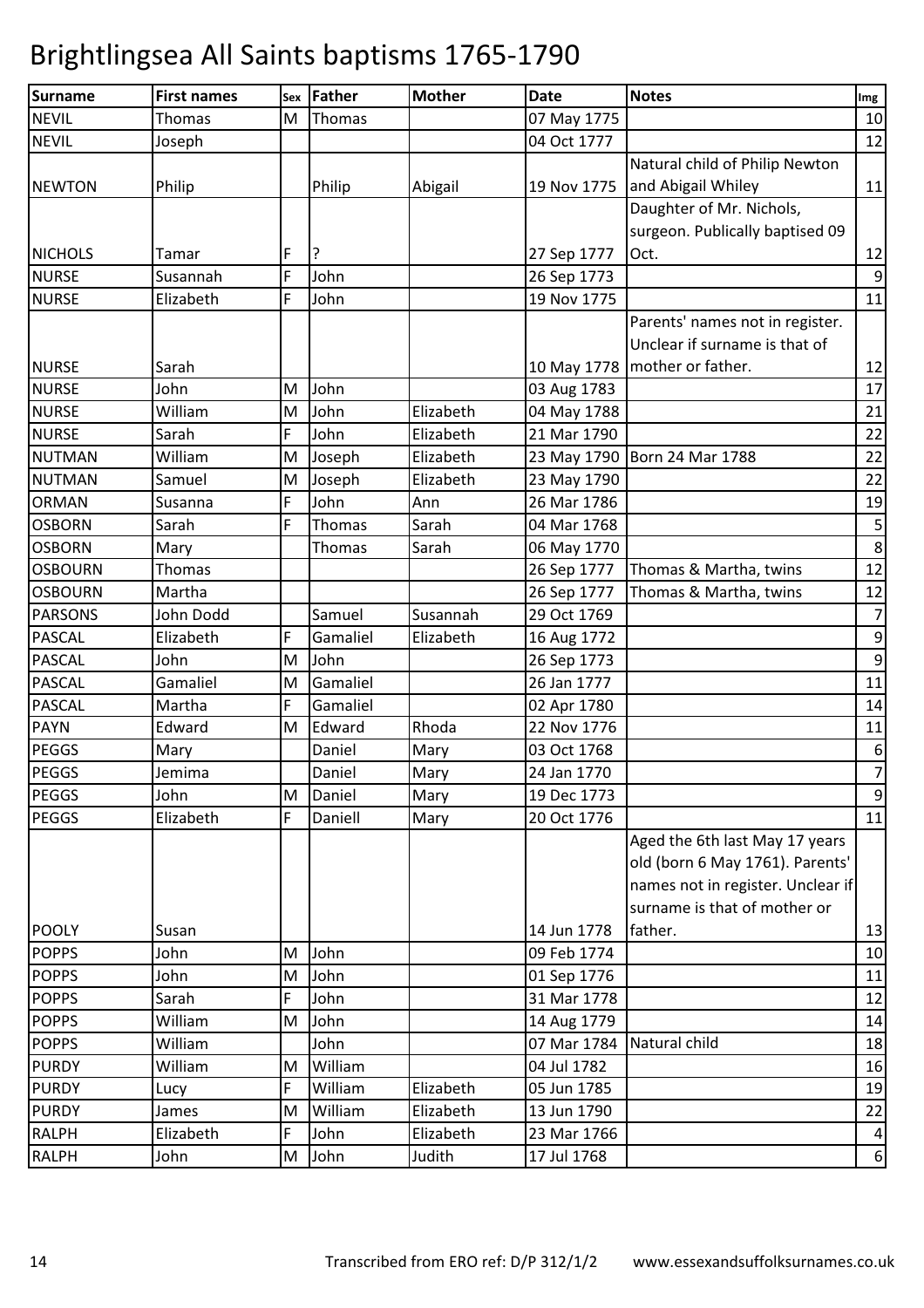| Surname           | <b>First names</b> | Sex | Father  | <b>Mother</b> | <b>Date</b> | <b>Notes</b>                    | Img              |
|-------------------|--------------------|-----|---------|---------------|-------------|---------------------------------|------------------|
|                   |                    |     |         |               |             | Parents' names not in register. |                  |
|                   |                    |     |         |               |             | Unclear if surname is that of   |                  |
| <b>RALPH</b>      | Judith             |     |         |               | 04 Jun 1775 | mother or father.               | 10               |
| <b>RALPH</b>      | Pleasance          | F   | John    |               | 19 Dec 1779 |                                 | 14               |
| <b>RALPH</b>      | Sally              | F   | John    |               | 26 Apr 1781 |                                 | 15               |
| <b>RALPH</b>      | Elizabeth          | F   | John    | Judith        | 14 Nov 1784 |                                 | 18               |
| <b>RAMSEY</b>     | Elizabeth          | F   | Richard |               | 09 Apr 1779 |                                 | 13               |
| <b>RAYMENT</b>    | John               | M   | John    |               | 14 Feb 1774 |                                 | 10               |
| <b>RAYMENT</b>    | Sarah              | F   | John    |               | 15 Dec 1780 |                                 | 15               |
| <b>RAYMOND</b>    | Sarah              |     | John    | Sarah         | 16 Feb 1769 |                                 | $\boldsymbol{6}$ |
| <b>RICHARDSON</b> | Martha             |     | William | Martha        | 01 Apr 1769 |                                 | $\overline{7}$   |
| <b>RICHARDSON</b> | Joseph             | M   | Wm.     | Martha        | 28 Jun 1772 |                                 | $\boldsymbol{9}$ |
| <b>RICHARDSON</b> | Sarah              | F   | William |               | 26 Aug 1781 |                                 | 16               |
| <b>RICHARDSON</b> | William            | M   | William |               | 13 Jul 1783 |                                 | 17               |
|                   |                    |     |         |               |             | Brought to church. Born 2 Oct   |                  |
| <b>RICHARDSON</b> | Joseph John        | M   | John    | Susan         | 21 Jul 1788 | 1786                            | 21               |
| <b>RICHARDSON</b> | Mary               | F   | William | Sarah         | 25 Jan 1789 |                                 | 21               |
| <b>RICHARDSON</b> | Maria              | F   | John    | Susan         | 17 Nov 1789 |                                 | 22               |
| <b>RIVERS</b>     | Mary               | F   | William | Mary          | 04 Feb 1766 |                                 | $\overline{4}$   |
| <b>RIVERS</b>     | William            | M   | William | Mary          | 23 Aug 1767 |                                 | $\overline{5}$   |
| <b>RIVERS</b>     | John               |     | William | Mary          | 12 Jun 1769 |                                 | $\overline{7}$   |
| <b>RIVERS</b>     | Sarah              | F   |         | Mary          | 25 Sep 1776 |                                 | 11               |
| <b>ROBINSON</b>   | Abraham            | M   | Abraham |               | 16 Aug 1778 |                                 | 13               |
| <b>ROBINSON</b>   | Jane               | F   | Abraham | Jane          | 03 Oct 1779 |                                 | 14               |
| <b>ROBINSON</b>   | Elizabeth          | F   | Abraham |               | 29 Apr 1781 |                                 | 15               |
| <b>ROBINSON</b>   | Abraham            | M   | Abraham |               | 13 Jan 1783 |                                 | 17               |
| <b>ROBINSON</b>   | Mary               | F   | Abraham | Jane          | 09 Apr 1786 |                                 | 19               |
| <b>ROBINSON</b>   | Richard            | M   | Richard | Mary          | 15 Jun 1788 |                                 | 21               |
| <b>ROBINSON</b>   | Robt.              | M   | Abraham | Jane          | 02 Nov 1788 |                                 | 21               |
| <b>ROBINSON</b>   | Mary Elizabeth     | F   | Richard | Mary          | 31 Jan 1790 |                                 | 22               |
|                   |                    |     |         |               |             | Parents' names not in register. |                  |
|                   |                    |     |         |               |             | Unclear if surname is that of   |                  |
| <b>ROLAND</b>     | Margaret           |     |         |               | 21 Feb 1779 | mother or father.               | 13               |
|                   |                    |     |         |               |             |                                 |                  |
|                   |                    |     |         |               |             | John Death, natural son of John |                  |
|                   |                    |     |         |               |             | Root (presumably Death is the   |                  |
| <b>ROOT</b>       | John               |     | John    |               | 21 Jun 1778 | mother's surname)               | 13               |
| <b>ROOT</b>       | Elizabeth          | F   | John    |               | 28 Dec 1781 |                                 | 16               |
| <b>ROOT</b>       | John               | M   | John    | Ann           | 16 Apr 1783 |                                 | 17               |
| <b>ROOT</b>       | Samuel             | M   | Samuel  | Jane          | 09 Nov 1783 |                                 | 18               |
| <b>ROOT</b>       | Ann                | F   | John    | Ann           | 18 Jan 1785 |                                 | 19               |
| <b>ROOT</b>       | Jane               | F   | Samuel  | Jane          | 25 Feb 1787 |                                 | 20               |
| <b>ROOT</b>       | Robt.              | M   | John    | Ann           | 14 Oct 1787 |                                 | 20               |
| <b>ROOT</b>       | Laetitia           | F   | James   | Laetitia      | 13 Jul 1788 |                                 | 21               |
| ROOT              | Susan              | F   | John    | Ann           | 06 Feb 1789 |                                 | 21               |
| <b>ROOT</b>       | Mary               | F   | Samuel  | Jane          | 11 Oct 1789 |                                 | 22               |
| <b>ROOT</b>       | William            | M   | John    | Ann           | 19 Sep 1790 |                                 | 22               |
| <b>ROSE</b>       | Joseph             | M   | Joseph  | Mary          | 19 Oct 1765 |                                 | $\mathbf{3}$     |
| <b>ROSE</b>       | William            | M   | William | Sarah         | 18 Oct 1767 |                                 | $\mathsf S$      |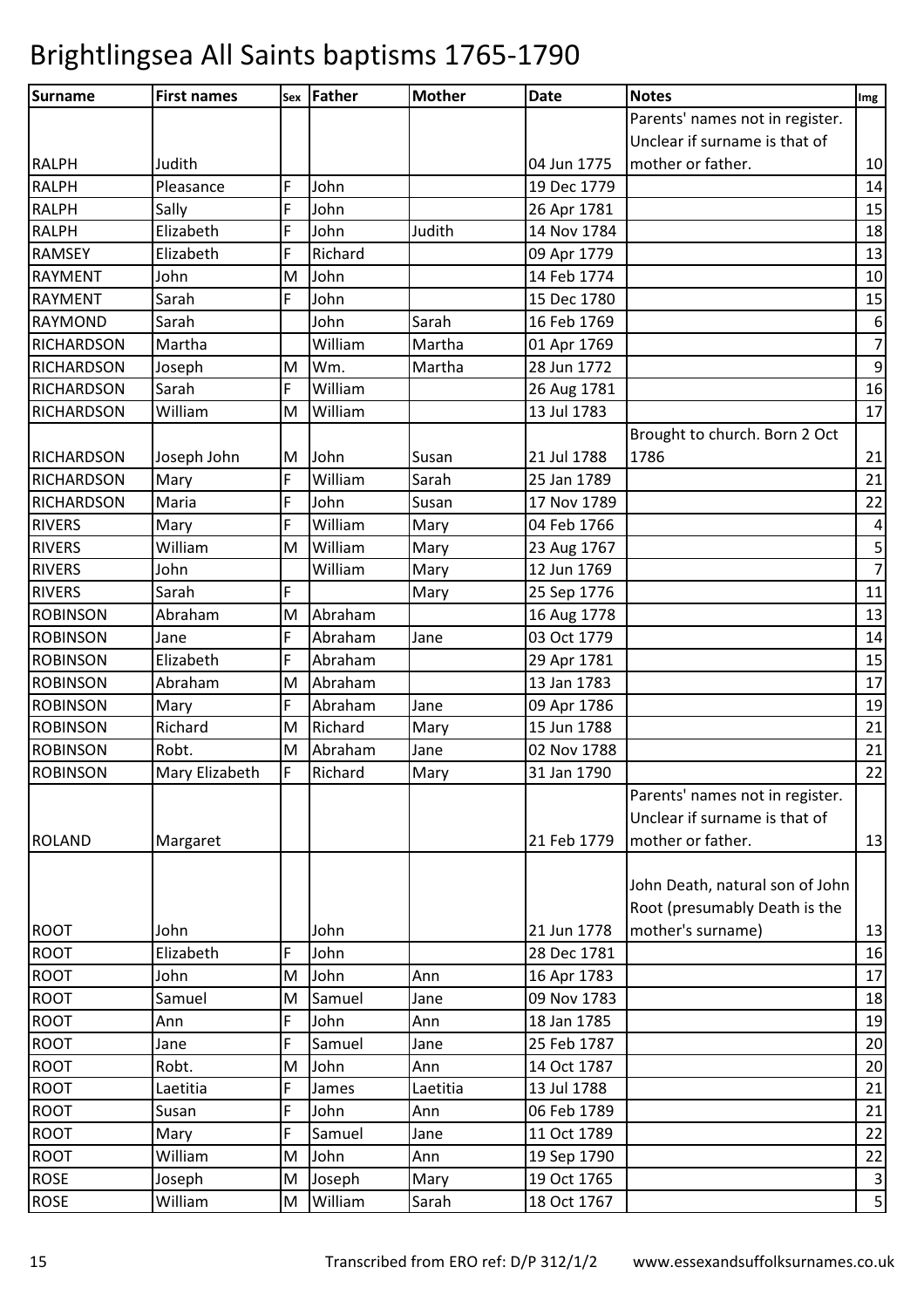| Surname         | <b>First names</b> | Sex | Father  | <b>Mother</b> | <b>Date</b> | <b>Notes</b>                    | Img                     |
|-----------------|--------------------|-----|---------|---------------|-------------|---------------------------------|-------------------------|
| <b>ROSE</b>     | Hannah             | F   | Joseph  | Mary          | 16 Nov 1767 |                                 | $\mathsf S$             |
| <b>ROSE</b>     | Joseph             |     | Joseph  | Mary          | 22 Oct 1769 |                                 | $\overline{7}$          |
| <b>ROSE</b>     | Nicholas           |     | Joseph  | Mary          | 05 May 1771 |                                 | $\bf 8$                 |
| <b>ROW</b>      | Susan              | F   | Joseph  | Mary          | 24 Feb 1774 |                                 | 10                      |
| <b>RUDLIN</b>   | Elisabeth          | F   | William | Elisabeth     | 27 Feb 1768 |                                 | $\mathsf S$             |
| <b>RUDLING</b>  | George             | M   | Wm.     |               | 14 Jun 1772 |                                 | $\boldsymbol{9}$        |
| <b>RUDLING</b>  | Richard John       | M   | William | Elizabeth     | 12 May 1774 |                                 | 10                      |
| <b>RUDLING</b>  | Mary               | F   | William | Elizabeth     | 26 Sep 1776 |                                 | 11                      |
| <b>RUDLING</b>  | Sarah              | F   | Wm.     | Elizabeth     | 03 Jul 1779 |                                 | 14                      |
| <b>RUDLING</b>  | Sally              | F   | William |               | 11 Oct 1779 |                                 | 14                      |
| <b>RUDLING</b>  | Sally              | F   | Wm.     | Eliz.         | 16 May 1781 |                                 | 15                      |
| <b>RUDLING</b>  | Rachel             | F   | Richard |               | 09 Dec 1781 |                                 | 16                      |
| <b>RUDLING</b>  | Sally Ann          | F   | Wm.     | Elizabeth     | 16 Oct 1783 |                                 | 17                      |
| <b>RUDLING</b>  | Mary               | F   | Richard |               | 02 Jun 1786 |                                 | 19                      |
| <b>RUDLING</b>  | Anna               | F   | William | Elizabeth     | 06 Apr 1787 |                                 | 20                      |
| <b>RUDLING</b>  | Ruth               | F   | Richard | Mary          | 25 May 1788 |                                 | 21                      |
| <b>RUDLING</b>  | Rebecca            | F   | Richard | Mary          | 08 Nov 1789 |                                 | 22                      |
| <b>RUFFELLS</b> | Thomas             | M   | Thomas  | Elizabeth     | 15 Jul 1787 |                                 | 20                      |
| <b>RUFFLES</b>  | Elizabeth          | F   | Thomas  | Elizabeth     | 21 Jun 1789 |                                 | 22                      |
| <b>SADLER</b>   | Mary               | F   | David   | Martha        | 17 Feb 1765 |                                 | $\mathbf{3}$            |
| <b>SADLER</b>   | Henry              | M   | David   | Martha        | 05 Jan 1767 |                                 | $\overline{\mathbf{4}}$ |
| <b>SAINTY</b>   | Robert             | M   | Philip  |               | 06 Apr 1777 |                                 | 11                      |
| <b>SALLOWS</b>  | Thomas             | M   |         | Ann           | 13 Sep 1785 | Natural child. Pauper.          | 19                      |
| <b>SAUNDERS</b> | Sarah              | F   | Thomas  | Sarah         | 08 May 1779 |                                 | 13                      |
| <b>SAUNDERS</b> | Sally              | F   | Thomas  | Sarah         | 16 Jun 1781 |                                 | 15                      |
| <b>SAUNDERS</b> | Thomas             | M   | Thomas  |               | 26 May 1783 |                                 | 17                      |
| <b>SAUNDERS</b> | Sall               | F   | Thomas  | Sarah         | 10 Sep 1786 |                                 | 20                      |
| <b>SCOT</b>     | William            | M   | Thomas  | Anne          | 19 Feb 1766 |                                 | $\pmb{4}$               |
| <b>SCOT</b>     | Thomas             |     |         | Elizabeth     | 08 Nov 1769 |                                 | $\overline{7}$          |
| <b>SHARP</b>    | James              |     | M James | Ann           | 13 Sep 1778 |                                 | $13\,$                  |
| <b>SHARP</b>    | John Drake         | M   | James   |               | 31 Dec 1779 | Baptised again 12 Mar 1780      | 14                      |
|                 |                    |     |         |               |             | Parents' names not in register. |                         |
|                 |                    |     |         |               |             | Unclear if surname is that of   |                         |
| <b>SHARP</b>    | James              |     |         |               | 06 Sep 1781 | mother or father.               | 16                      |
| <b>SHARP</b>    | Mary Ann           | F   | J.      |               | 16 Feb 1783 |                                 | 17                      |
| <b>SHARP</b>    | Sarah              | F   | James   | Ann           | 09 May 1784 |                                 | 18                      |
| SHEEPARD        | Sarah              |     | William | Abigail       | 17 Nov 1768 |                                 | 6                       |
| <b>SHELVER</b>  | Daniel             | M   | Daniel  | Mary          | 27 May 1765 |                                 | $\vert$ 3               |
| <b>SHELVER</b>  | William            | M   | Daniel  | Mary          | 01 Jun 1766 |                                 | $\overline{a}$          |
| <b>SHELVER</b>  | Sarah              | F   | Robert  | Mary          | 09 Oct 1766 |                                 | $\overline{a}$          |
| <b>SHELVER</b>  | Susanna            | F   | Daniel  | Mary          | 10 Feb 1768 |                                 | $\mathsf S$             |
| <b>SHELVER</b>  | Mary               | F   | Robert  | Mary          | 17 Apr 1768 |                                 | $\boldsymbol{6}$        |
| <b>SHELVER</b>  | Robert             |     | Daniel  | Mary          | 03 Mar 1770 |                                 | $\overline{7}$          |
| <b>SHELVER</b>  | Robert             |     | Robert  | Mary          | 06 May 1770 |                                 | $\bf 8$                 |
| <b>SHEPARD</b>  | Ann                | F   | Wm.     | Ann           | 05 Dec 1773 |                                 | $\overline{9}$          |
| <b>SHEPHERD</b> | Henry              | M   | William | Abigail       | 20 Jan 1765 |                                 | $\mathbf{3}$            |
| <b>SHEPHERD</b> | John               | M   | William | Abigail       | 26 Jul 1767 |                                 | $\vert 4 \vert$         |
| <b>SHERLOCK</b> | Mary Matilda       | F   | William | Mary          | 29 May 1777 |                                 | 12                      |
| <b>SHERLOCK</b> | William            | M   | Wililam | Mary          | 03 Feb 1779 |                                 | 13                      |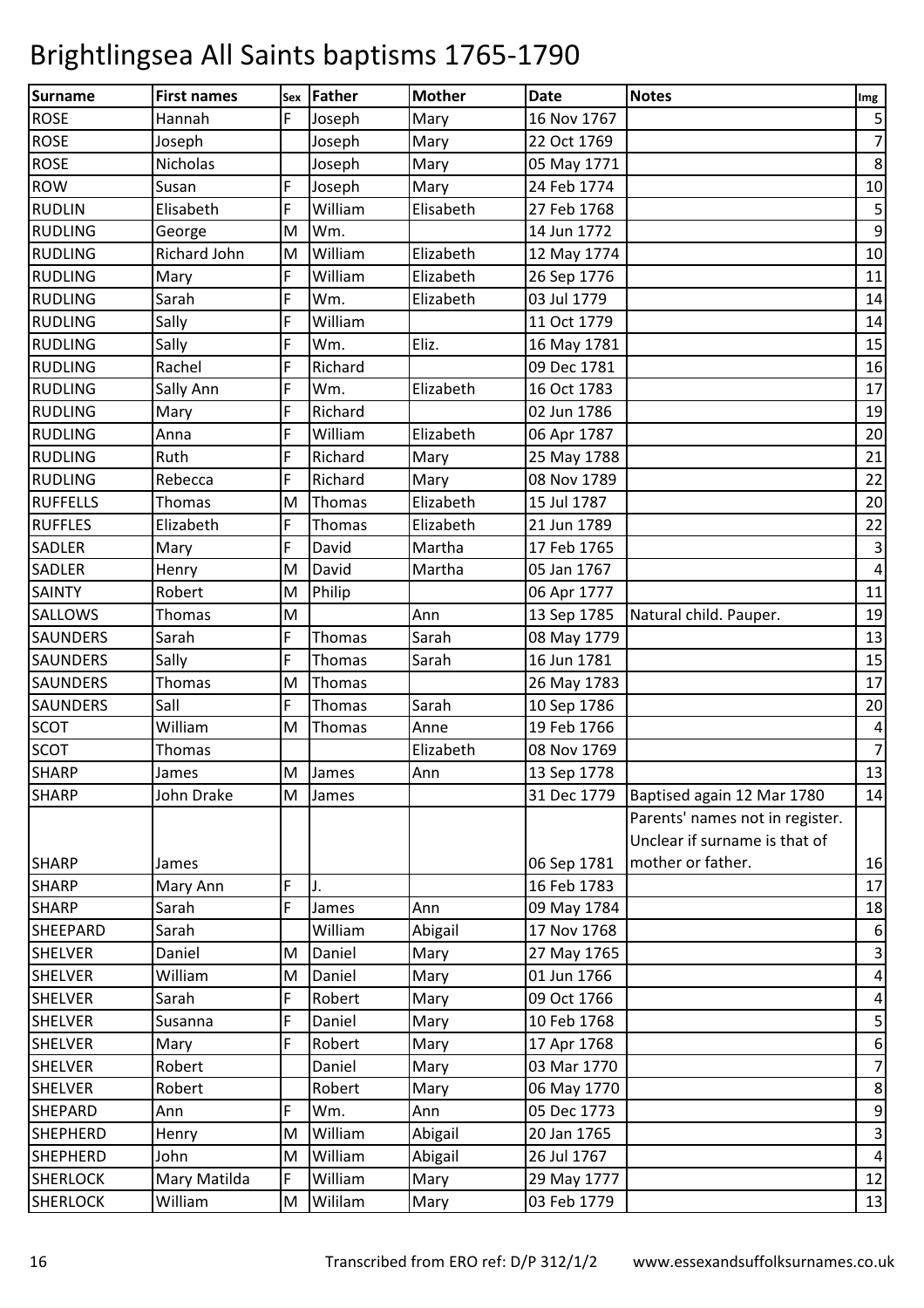| Surname         | <b>First names</b> | Sex         | <b>Father</b> | <b>Mother</b> | <b>Date</b> | <b>Notes</b>      | Img                     |
|-----------------|--------------------|-------------|---------------|---------------|-------------|-------------------|-------------------------|
| <b>SHERLOCK</b> | William            | M           | William       |               | 23 Feb 1779 |                   | 13                      |
| <b>SHERLOCK</b> | Thomas             | M           | William       | Mary          | 15 Dec 1780 |                   | 15                      |
| <b>SHERLOCK</b> | Thomas             | M           | William       |               | 16 Feb 1782 |                   | 16                      |
| <b>SHERLOCK</b> | <b>Henry Evatt</b> | M           | William       |               | 07 Nov 1784 |                   | $18\,$                  |
| <b>SHERMAN</b>  | Thomas             |             | Thomas        | Anne          | 28 Apr 1769 |                   | $\overline{7}$          |
| <b>SIMONS</b>   | Orbel              | M           | John          | Elizabeth     | 15 Sep 1779 |                   | 14                      |
| <b>SIMONS</b>   | William            | M           | John          | Elizabeth     | 20 Jun 1782 |                   | 16                      |
| <b>SIMONS</b>   | Anna Mahalath      | $\mathsf F$ | John          | Elizabeth     | 31 Aug 1785 |                   | 19                      |
| <b>SMITH</b>    | Elizabeth          | F           | James         | Elizabeth     | 18 Mar 1766 |                   | $\overline{\mathbf{4}}$ |
| <b>SMITH</b>    | Rose               | F           | Charles       | Rose          | 05 Jan 1767 |                   | $\pmb{4}$               |
| <b>SMITH</b>    | Elizabeth          | F           | William       | Sarah         | 17 May 1767 |                   | $\pmb{4}$               |
| <b>SMITH</b>    | Mary               |             | James         | Mary          | 21 Sep 1768 |                   | $\boldsymbol{6}$        |
| <b>SMITH</b>    | Sarah              |             | James         | Sarah         | 22 Oct 1769 |                   | $\overline{7}$          |
| <b>SMITH</b>    | Elizabeth          |             | James         | Elizabeth     | 05 Aug 1770 |                   | $\bf 8$                 |
| <b>SMITH</b>    | Sarah              |             | William       | Sarah         | 12 May 1771 |                   | $\bf 8$                 |
| <b>SMITH</b>    | John               | M           | James         |               | 02 Feb 1774 |                   | 10                      |
| <b>SMITH</b>    | Ruth               | F           | William       |               | 19 Mar 1776 |                   | 11                      |
| <b>SMITH</b>    | Robt.              | M           | Perry         |               | 20 Jan 1777 |                   | 11                      |
| <b>SMITH</b>    | Robert             | M           | Jerry         | Elizabeth     | 25 May 1777 |                   | 12                      |
| <b>SMITH</b>    | Abraham            | M           | James         |               | 10 Mar 1780 |                   | 14                      |
| <b>SMITH</b>    | James              | M           | James         |               | 19 Mar 1782 |                   | 16                      |
| <b>SMITH</b>    | William            | M           | James         | Mary          | 07 Aug 1785 |                   | 19                      |
| <b>SMYTH</b>    | Charles            | M           | Charles       |               | 14 Jun 1772 |                   | $\mathsf 9$             |
| <b>STAMMERS</b> | Edward             | M           | Joseph        | Mary          | 03 Dec 1783 |                   | 18                      |
| <b>STAMMERS</b> | Mary Eleanora      | F           | Joseph        | Mary          | 22 Sep 1785 |                   | 19                      |
| <b>STANTON</b>  | Sarah              | F           | Robt.         | Sarah         | 15 Apr 1787 |                   | 20                      |
| <b>STILES</b>   | Ann                | F           | Edward        |               | 19 Jan 1780 |                   | 14                      |
| <b>STILES</b>   | Edward             | M           | Edward        | Sarah         | 03 Jun 1781 |                   | 15                      |
| <b>STILES</b>   | Samuel             | M           | Edward        | Sarah         | 18 Apr 1783 |                   | 17                      |
| <b>STILES</b>   | Samuel             | M           | Edward        |               | 08 Jun 1783 |                   | $17\,$                  |
| <b>STILES</b>   | Sall Ann           | F           | Edward        |               | 04 Dec 1785 |                   | 19                      |
| <b>STILES</b>   | Elizabeth          | F           | Edward        | Sarah         | 20 Apr 1788 |                   | 20                      |
| <b>STOW</b>     | Jonathan           | M           | Jonathan      | Sarah         | 03 Nov 1777 |                   | 12                      |
| <b>STOW</b>     | Clement            | M           | Clement       |               | 20 Jan 1782 |                   | 16                      |
| <b>STOW</b>     | James              | M           | Clement       |               | 27 Apr 1783 |                   | 17                      |
| <b>STOW</b>     | Charlotte          | F           | Clement       | Mary          | 12 Feb 1786 |                   | 19                      |
| <b>STOW</b>     | Joseph Cook        | M           | Clement       | Ann           | 21 Sep 1788 |                   | 21                      |
| <b>TABOR</b>    | William            | M           | William       | Judith        | 19 Feb 1766 |                   | $\overline{a}$          |
| <b>TABOR</b>    | Joseph John        | M           | Anthony       | Jane          | 28 Mar 1768 |                   | 6                       |
| <b>TABOR</b>    | Elizabeth          | F           | Anthony       | Jane          | 17 Nov 1769 |                   | $\overline{7}$          |
| <b>TABOR</b>    | Matthew            | M           | William       | Judith        | 04 Dec 1769 |                   | $\overline{7}$          |
| <b>TABOR</b>    | Hannah Maria       | F           | Anthony       | Janes         | 08 Aug 1771 | Born 11 July 1771 | $\bf 8$                 |
| <b>TABOR</b>    | Mary Chinery       | $\mathsf F$ | Wm.           | Mary          | 09 Aug 1772 |                   | $\boldsymbol{9}$        |
| <b>TABOR</b>    | John Joseph        | M           | Anthony       |               | 11 Mar 1774 |                   | 10                      |
|                 | William            |             |               |               |             |                   |                         |
| <b>TABOR</b>    | Ramsey             | M           | William       | Mary          | 19 Feb 1775 |                   | 10                      |
| <b>TABOR</b>    | Anna Maria         | F           | Anthony       |               | 22 Nov 1776 |                   | 11                      |
| <b>TABOR</b>    | Sarah Foaks        | F           | Wm.           | Mary          | 17 May 1778 |                   | 12                      |
| <b>TABOR</b>    | John Barrel        | M           | John          |               | 08 Aug 1780 |                   | $15\,$                  |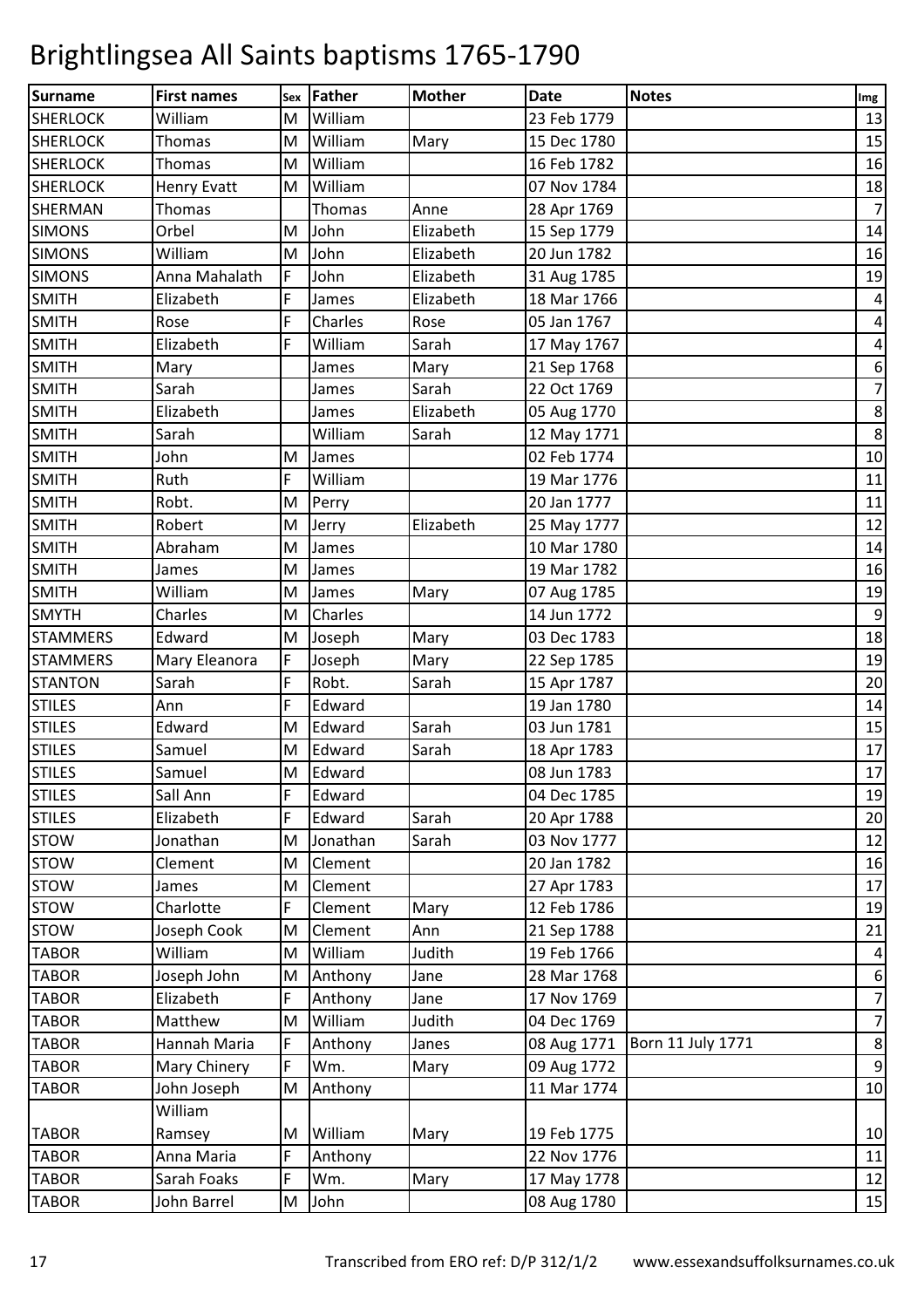| <b>Surname</b>  | <b>First names</b> | Sex | Father  | <b>Mother</b> | <b>Date</b> | <b>Notes</b>                     | Img                     |
|-----------------|--------------------|-----|---------|---------------|-------------|----------------------------------|-------------------------|
| <b>TABOR</b>    | Sophia             | F   | William | Mary          | 26 Nov 1780 |                                  | 15                      |
| <b>TABOR</b>    | Ann                | F   | Anthony | Ann           | 30 Jun 1781 |                                  | 15                      |
| <b>TABOR</b>    | John               | M   | John    | Sally         | 15 Sep 1782 |                                  | 16                      |
| <b>TABOR</b>    | Jane               | F   | Anthony | Ann Elizabeth | 15 Dec 1783 | Daughter of Anthony Tabor jnr    | 18                      |
|                 |                    |     |         |               |             |                                  |                         |
| <b>TABOR</b>    | Nancy              | F   | Anthony | Ann Elizabeth | 15 Dec 1783 | Daughter of Anthony Tabor jnr    | 18                      |
| <b>TABOR</b>    | Sally              | F   | William |               | 04 Dec 1784 |                                  | 18                      |
| <b>TABOR</b>    | Sarah              | F   | Anthony | Sarah         | 02 Jun 1785 |                                  | 19                      |
| <b>TABOR</b>    | James              | M   | John    | Sally         | 27 Apr 1786 | Birth, not a baptism.            | 19                      |
| <b>TABOR</b>    | James              | M   | John    | Sarah         | 14 Oct 1787 |                                  | 20                      |
| <b>TABOR</b>    | Henry              | M   | John    | Sarah         | 14 Oct 1787 |                                  | 20                      |
|                 | John               |     |         |               |             |                                  |                         |
| <b>TALBOT</b>   | <b>Bramshim</b>    | M   | James   |               | 08 Jun 1779 |                                  | 13                      |
| <b>TALBOT</b>   | Hannah             | F   | James   |               | 06 Jul 1783 |                                  | 17                      |
| <b>TALBOT</b>   | Catharine          | F   | James   | Hannah        | 06 Nov 1785 |                                  | 19                      |
| <b>TAYLOR</b>   | Mary Ann           | F   | Thomas  |               | 11 Jan 1782 |                                  | 16                      |
| <b>TAYLOR</b>   | Martha             | F   | Thomas  | Ann           | 30 May 1785 |                                  | 19                      |
| <b>TAYLOR</b>   | Elizabeth Ann      | F   | Thomas  | Elizabeth     | 28 May 1786 |                                  | 19                      |
|                 | Thomas             |     |         |               |             |                                  |                         |
| <b>TAYLOR</b>   | Jonathan           | M   | Thomas  | Elizabeth     | 27 Jul 1788 | Born 1786.                       | 21                      |
| <b>TAYLOR</b>   | John               | M   | Thomas  | Elizabeth     | 15 Jun 1790 |                                  | 22                      |
| <b>THOMPSON</b> | John               | M   | John    | Elizabeth     | 22 Jan 1767 |                                  | 4                       |
| <b>THOMPSON</b> | Elizabeth          |     | John    | Elizabeth     | 31 Jan 1769 |                                  | $\boldsymbol{6}$        |
| <b>THOMPSON</b> | James              | M   | James   | Hannah        | 27 Oct 1771 |                                  | $\overline{9}$          |
|                 |                    |     |         |               |             | Parents' names not in register.  |                         |
|                 |                    |     |         |               |             | Unclear if surname is that of    |                         |
| <b>THOMPSON</b> | Rebecca            |     |         |               | 17 Dec 1775 | mother or father.                | 11                      |
| <b>THOMPSON</b> | James              | M   | James   | Hannah        | 11 Aug 1776 |                                  | 11                      |
| <b>THOMPSON</b> | Hannah             | F   | John    | Eliz.         | 30 Sep 1776 |                                  | 11                      |
| <b>THOMPSON</b> | William            |     | M James |               | 11 Oct 1778 |                                  | 13                      |
| <b>THOMSON</b>  | James              | M   | James   | Hannah        | 26 Jun 1768 |                                  | $6 \overline{6}$        |
|                 |                    |     |         |               |             | Of Charles Adams and Martha      |                         |
| <b>THOMSON</b>  | Matthew            |     | Charles | Martha        |             | 05 May 1771   Thomson. Spurious. | $\bf 8$                 |
| <b>THORP</b>    | William            | M   | William | Martha        | 22 Aug 1766 |                                  | $\overline{a}$          |
| <b>THORP</b>    | John Robert        | M   | Abraham |               | 08 Mar 1776 |                                  | 11                      |
| <b>TOMPSON</b>  | Susannah           | F   | John    | Elizth.       | 18 Dec 1773 |                                  | 9                       |
| <b>TOMPSON</b>  | Elizabeth          | F   | James   | Hannah        | 02 Feb 1774 |                                  | $10\,$                  |
| <b>TRANHAM</b>  | John               | M   | John    |               | 24 Nov 1770 |                                  | 8                       |
| <b>TRANHAM</b>  | William            | M   | Wm.     |               | 20 Feb 1774 |                                  | 10                      |
| <b>TRANHAM</b>  | James              |     |         |               | 05 Apr 1778 |                                  | 12                      |
| <b>TRANHAM</b>  | Joseph             | M   | Joseph  | Elizabeth     | 04 Feb 1781 |                                  | 15                      |
| <b>TUDOR</b>    | Edward             | M   | Edward  | Catharine     | 16 Jun 1765 |                                  | $\mathsf 3$             |
| <b>TUDOR</b>    | Francis            | M   | Francis | Mary          | 01 Jun 1766 |                                  | $\overline{\mathbf{r}}$ |
| <b>TUDOR</b>    | Mary               | F   | Francis | Mary          | 15 Sep 1767 |                                  | $\mathsf S$             |
| <b>TUDOR</b>    | Francis            |     | Francis | Mary          | 16 Feb 1769 |                                  | $\boldsymbol{6}$        |
| <b>TUDOR</b>    | Mary               |     | Francis | Mary          | 16 Feb 1769 |                                  | 6                       |
| <b>TUDOR</b>    | Ann                | F   | Francis | Mary          | 29 Sep 1777 |                                  | 12                      |
| <b>TUDOR</b>    | Sarah              | F   | Francis | Mary          | 18 Jun 1780 |                                  | 14                      |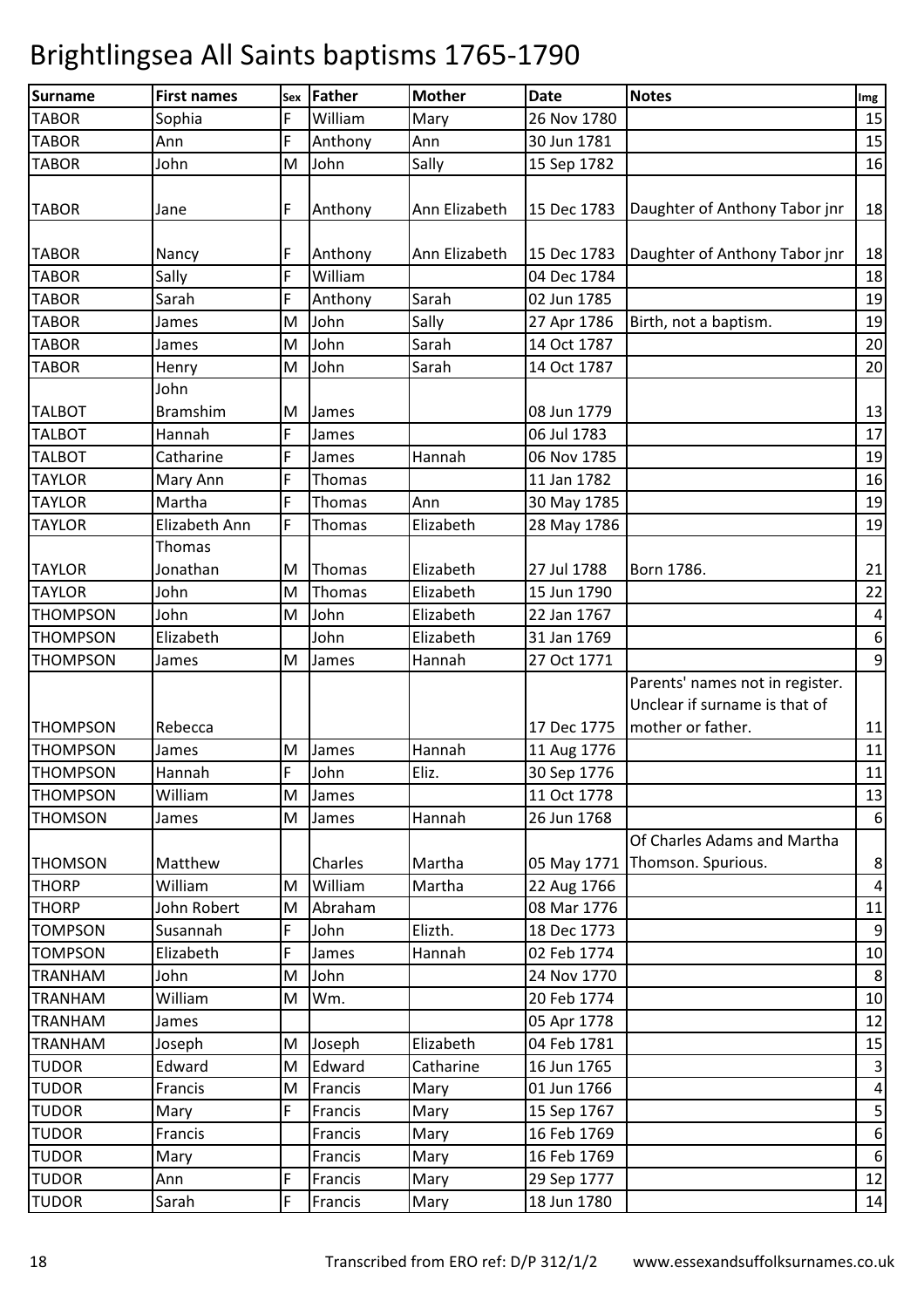| <b>Surname</b>             | <b>First names</b>          | Sex    | <b>Father</b>     | <b>Mother</b>      | <b>Date</b>                | <b>Notes</b>                                                                                                                                                                                                                                                                                              | Img                                |
|----------------------------|-----------------------------|--------|-------------------|--------------------|----------------------------|-----------------------------------------------------------------------------------------------------------------------------------------------------------------------------------------------------------------------------------------------------------------------------------------------------------|------------------------------------|
| <b>TURNER</b>              | Peter                       | M      | James             | Greanora?          | 20 Mar 1777                |                                                                                                                                                                                                                                                                                                           | 11                                 |
| UNDERWOOD                  | Joseph                      | M      | Joseph            | Mary               | 21 Feb 1779                |                                                                                                                                                                                                                                                                                                           | 13                                 |
| <b>UNDERWOOD</b>           | John                        | M      | John              | Mary               | 09 May 1779                | It says "NB" by this entry. Image<br>15 has a note which says: NB<br>The correction to which this<br>refers was made on the<br>evidence of John Davey the<br>uncle of the said John<br><b>Underwood and of Ambrose</b><br>Briggs, both of Brightlingsea.<br>(Not obvious from entry what<br>as corrected) | 13                                 |
| <b>UNDERWOOD</b>           | Joseph                      | M      | Joseph            | Mary               | 07 Oct 1781                |                                                                                                                                                                                                                                                                                                           | 16                                 |
| <b>UNDERWOOD</b>           | John                        | M      | Joseph            |                    | 10 Jul 1783                |                                                                                                                                                                                                                                                                                                           | 17                                 |
| <b>UNDERWOOD</b>           | Anna                        |        |                   | Mary               | 09 Apr 1786                | Natural child. A pauper.                                                                                                                                                                                                                                                                                  | 19                                 |
| <b>VERLANDER</b>           | Rachel                      | F      | Joseph            | Rachel             | 22 Sep 1765                |                                                                                                                                                                                                                                                                                                           | $\overline{3}$                     |
| <b>VERLANDER</b>           | Rachel                      |        | Joseph            | Rachel             | 30 Dec 1770                |                                                                                                                                                                                                                                                                                                           | $\,8\,$                            |
|                            |                             |        |                   |                    |                            | Daughter of Ann Vincent, a                                                                                                                                                                                                                                                                                |                                    |
| <b>VINCENT</b>             | Mary                        | F      | Isaac             | Ann                | 08 Jun 1777                | natural child of Isaac Whitmand                                                                                                                                                                                                                                                                           | 12                                 |
| <b>WADE</b>                | Thomas                      |        | Thomas            | Elizabeth          | 26 Jul 1768                |                                                                                                                                                                                                                                                                                                           | $\boldsymbol{6}$                   |
| <b>WADE</b>                | Elizabeth                   |        | Thomas            | Elizabeth          | 20 Oct 1770                |                                                                                                                                                                                                                                                                                                           | $\bf 8$                            |
| <b>WADE</b><br><b>WADE</b> | Mary Elizabeth<br>Elizabeth | F<br>F | Thomas<br>Thomas  | Elizabeth<br>Eliz. | 29 Feb 1772<br>22 Oct 1773 |                                                                                                                                                                                                                                                                                                           | $\boldsymbol{9}$<br>$\overline{9}$ |
| <b>WADE</b>                | William Henry               | M      | William           | Ann                | 03 Mar 1774                | Born 3 March about eleven<br>minutes before ten oclock at<br>night. (Another entry for<br>William Henry Wade on 28<br>Mar, 'brought into church' -<br>presumably baptised at birth at<br>home by his father).                                                                                             | 10                                 |
| <b>WADE</b>                | Thomas                      | M      | Thomas            | Elizabeth          | 15 Nov 1774                |                                                                                                                                                                                                                                                                                                           | 10                                 |
| <b>WADE</b><br><b>WADE</b> | Anna Amelia<br>Rachael      | F<br>F | William<br>Thomas |                    | 11 Oct 1775<br>20 May 1777 | Daughter of the Revd. William<br>Wade, born about 11 oclock<br>The father is a barber                                                                                                                                                                                                                     | 11<br>11                           |
| <b>WADE</b>                | Abraham                     | M      | William           | Ann                | 01 Aug 1777                | Son of the Revd. William Wade.<br>Born about Quarter of an hour<br>before three oclock in the<br>afternoon. Private baptised.<br>Born 30 July 1777                                                                                                                                                        | 12                                 |
|                            | Erasmus                     |        |                   |                    |                            |                                                                                                                                                                                                                                                                                                           |                                    |
| <b>WADE</b>                | Charles                     | M      | William           | Ann                | 15 Oct 1779                | Son of the Revd. William Wade                                                                                                                                                                                                                                                                             | 14                                 |
|                            |                             |        |                   |                    |                            |                                                                                                                                                                                                                                                                                                           |                                    |
| <b>WADE</b>                | Frederick                   | M      | William           | Ann                | 27 Aug 1781                | Son of the Revd. William Wade                                                                                                                                                                                                                                                                             | 16                                 |
| <b>WALFORD</b>             | <b>Ellis</b>                | M      | Ellis             | Hellen             | 22 Feb 1767                |                                                                                                                                                                                                                                                                                                           | $\overline{4}$                     |
| <b>WALFORD</b>             | Daisley                     | M      |                   | Eleanor?           | 23 Sep 1771                | The mother is a widow                                                                                                                                                                                                                                                                                     | 8                                  |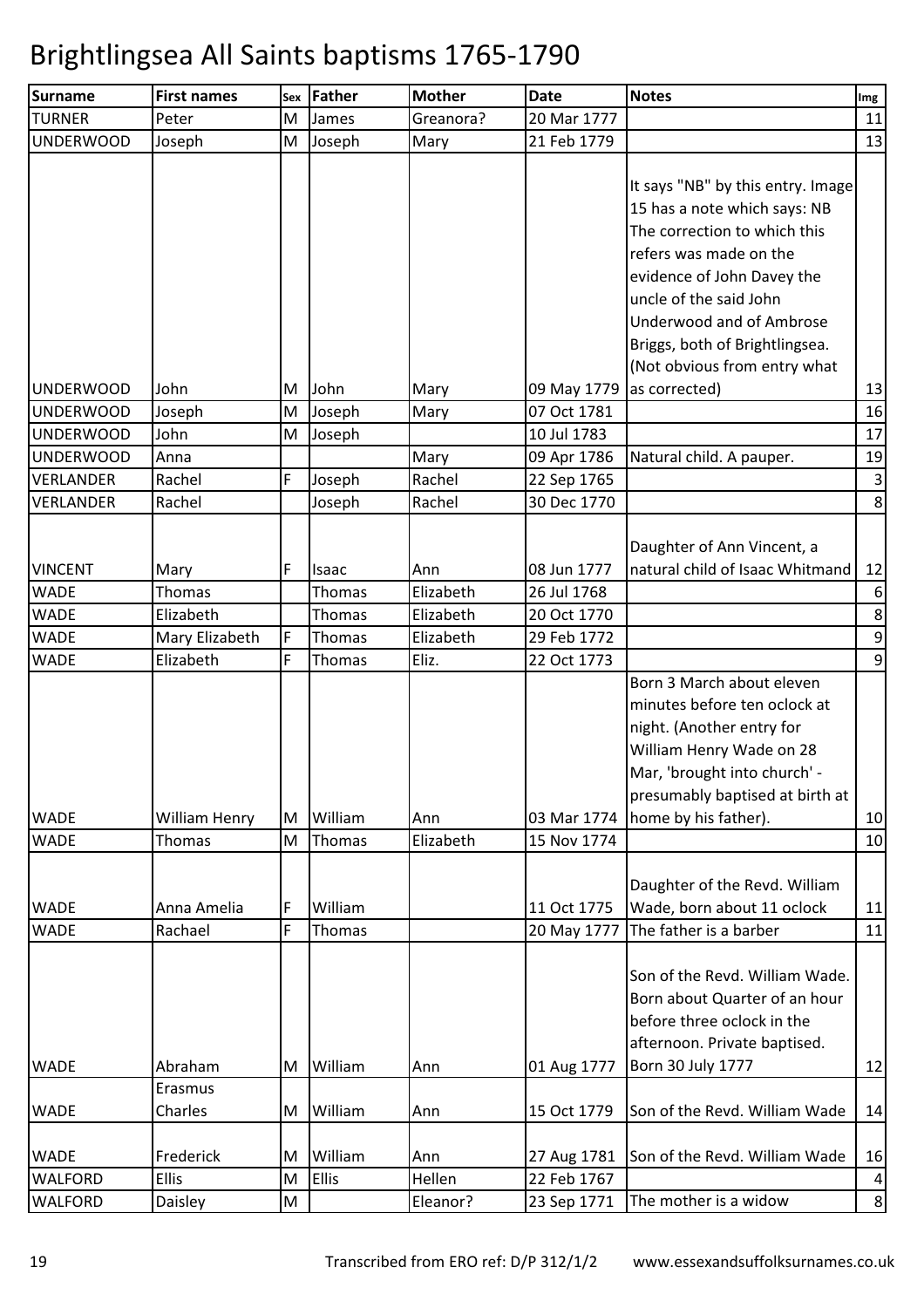| Surname        | <b>First names</b> |   | sex   Father          | <b>Mother</b> | <b>Date</b> | <b>Notes</b>                    | Img              |
|----------------|--------------------|---|-----------------------|---------------|-------------|---------------------------------|------------------|
| <b>WARD</b>    | Susannah           |   | Robert                | Laetitia      | 26 Mar 1769 |                                 | $\boldsymbol{6}$ |
|                |                    |   |                       |               |             | Daughter of John Miller &       |                  |
| <b>WARD</b>    | Sarah              | F | John                  | Hannah        | 22 Feb 1770 | Hannah Ward. Spurious.          | $\overline{7}$   |
| <b>WARD</b>    | Hannah             | F | Thomas                | Hannah        | 07 Nov 1784 |                                 | 18               |
| <b>WARD</b>    | Thomas             | M | Thomas                | Hannah        | 02 Apr 1786 |                                 | 19               |
| <b>WARD</b>    | Lucy               | F | Thomas                |               | 24 Feb 1788 |                                 | 20               |
| <b>WARFORD</b> | Daisley            |   | Ellis                 | Eleanor       | 01 Mar 1769 |                                 | $\,$ 6 $\,$      |
| <b>WARFORD</b> | Mary               | F |                       | Mary          | 12 Jan 1774 | Natural child                   | 10               |
| <b>WATTS</b>   | William            | M |                       | Alice         | 24 Mar 1771 | Spurious                        | 8                |
| WELHAM         | Moses              | M | John                  | Mary          | 07 Jun 1789 |                                 | 21               |
| WELLER         | James              | M | James                 |               | 08 Oct 1779 |                                 | 14               |
| <b>WELLHAM</b> | William            | M | William               | Ann           | 01 Jan 1768 |                                 | $\mathsf S$      |
| WELLOM         | Robert             |   | William               | Anne          | 25 Mar 1770 |                                 | $\overline{7}$   |
| <b>WENLOCK</b> | Sarah              | F | Nathaniel             | Mary          | 27 Nov 1766 |                                 | $\sqrt{4}$       |
| <b>WENLOCK</b> | Sarah              | F | Thomas                | S.            | 19 Jul 1779 |                                 | 14               |
| <b>WENLOCK</b> | Esther             | F | Nathaniel             | Judith        | 29 Aug 1779 |                                 | 14               |
| <b>WENLOCK</b> | Sarah              | F | Thomas                | Sarah         | 20 Oct 1779 |                                 | 14               |
| <b>WENLOCK</b> | Thomas             | M | Thomas                | Sally         | 27 Dec 1780 |                                 | 15               |
| <b>WENLOCK</b> | Nathaniel          | M | N.                    | Judith        | 07 Jun 1781 |                                 | 15               |
| <b>WENLOCK</b> | Esther             | F | Nathaniel             |               | 01 Jun 1783 |                                 | 17               |
| <b>WENLOCK</b> | Thomas             | M | Thomas                |               | 02 Oct 1783 |                                 | 17               |
| <b>WENLOCK</b> | William            | M | Thomas                | Sarah         | 02 Oct 1783 |                                 | 17               |
| <b>WENLOCK</b> | Thomas             | M | Thomas                |               | 02 Oct 1783 | From Stamp Act register         | $\mathbf{1}$     |
| <b>WENLOCK</b> | William            | M | Thomas                |               | 02 Oct 1783 | From Stamp Act register         | $\mathbf 1$      |
| <b>WENLOCK</b> | Esther             | F | Nathaniel             | Judith        | 15 Jan 1784 |                                 | 18               |
| <b>WENLOCK</b> | Sarah              | F | Thomas                | Sally         | 19 Jan 1786 |                                 | 19               |
| <b>WENLOCK</b> | Sophia Ann         | F | Nathanael             | Judith        | 01 Jun 1786 |                                 | 19               |
| <b>WENLOCK</b> | Phoebe Ann         | F | Thomas                | Sally         | 25 Dec 1788 |                                 | 21               |
|                | Hannah             |   |                       |               |             |                                 |                  |
| <b>WENLOCK</b> | Christiana         | F | Christopher Elizabeth |               | 10 Nov 1789 |                                 | 22               |
| <b>WENLOCK</b> | Ann Prigg          | F | Nathanael             | Judith        | 13 Jun 1790 |                                 | 22               |
|                |                    |   |                       |               |             |                                 |                  |
|                |                    |   |                       |               |             | A Travling Woman child from     |                  |
|                |                    |   |                       |               |             | Romfor. (Parents' names not in  |                  |
|                |                    |   |                       |               |             | register. Unclear if surname is |                  |
| <b>WENT</b>    | Mary               |   |                       |               | 17 Dec 1775 | that of mother or father.)      | 11               |
| <b>WENT</b>    | James              | M | James                 | Martha        | 29 May 1777 |                                 | 12               |
| <b>WENT</b>    | James              | M | James                 |               | 29 Jun 1777 |                                 | 12               |
|                |                    |   |                       |               |             | Parents' names not in register. |                  |
|                |                    |   |                       |               |             | Unclear if surname is that of   |                  |
| <b>WENT</b>    | James              |   |                       |               | 22 Sep 1778 | mother or father.               | 13               |
| <b>WENT</b>    | James Dorkin       | M | James                 |               | 24 Mar 1780 |                                 | 14               |
| <b>WENT</b>    | Sally              | F | James                 | Martha        | 25 Jan 1784 |                                 | 18               |
| <b>WENT</b>    | William            | M | James                 | Martha        | 16 Jul 1786 |                                 | 19               |
| <b>WENT</b>    | Phoebe             | F | James                 | Martha        | 10 Feb 1788 |                                 | 20               |
| <b>WENT</b>    | Mahalath           | F | James                 | Martha        | 06 Sep 1789 |                                 | 22               |
| <b>WEST</b>    | John               | M | James                 |               | 04 Mar 1782 |                                 | 16               |
| <b>WHILEY</b>  | Nathaniel          | M | Nathaniel             | Abigail       | 10 Dec 1769 |                                 | $\overline{7}$   |